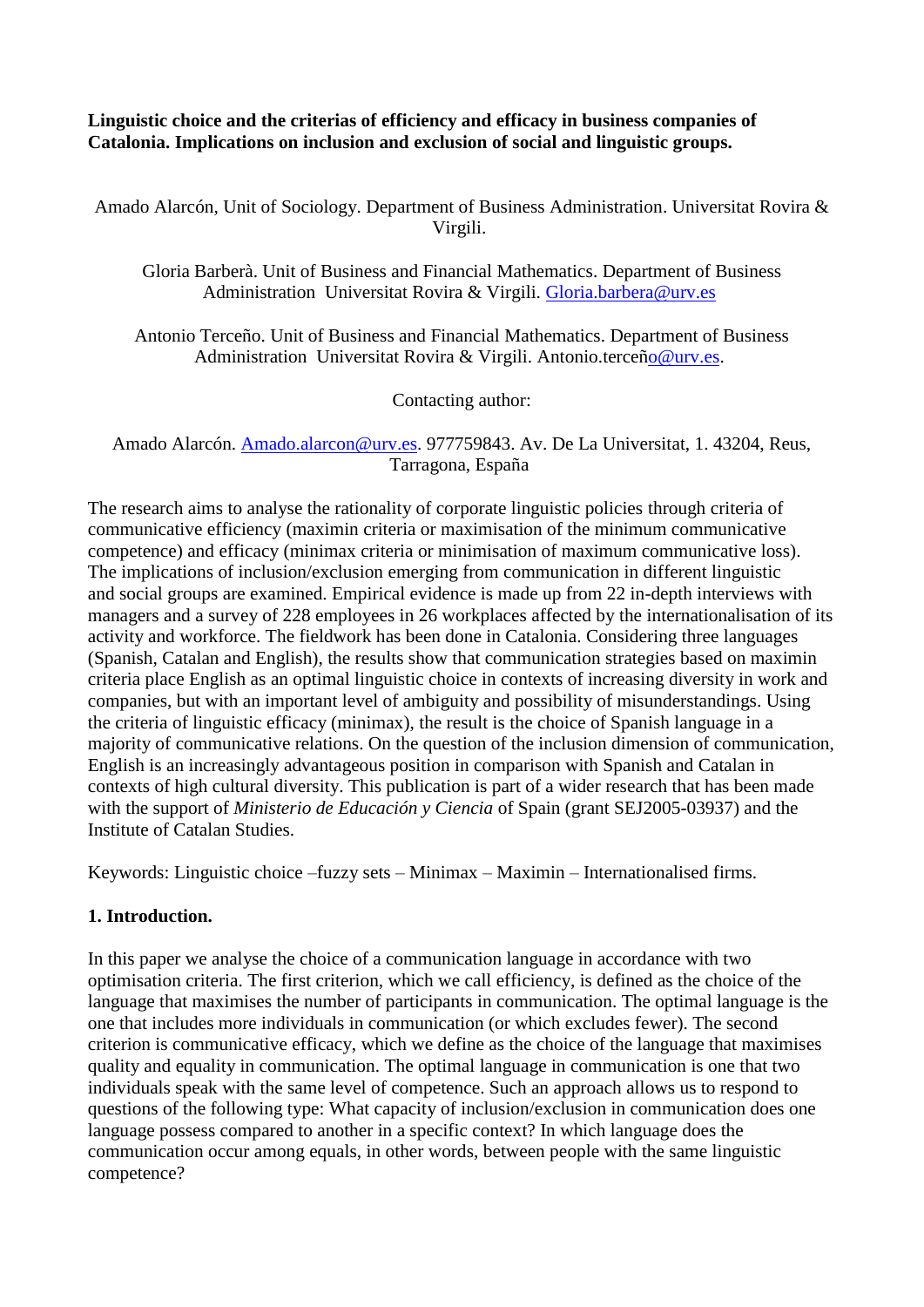We have applied this type of analysis to the linguistic reality in the business world in Catalonia (Spain). Specifically, the units of analysis are company workplaces and departments. Consequently, the processes of optimisation occur in relation to the communication between departments or workplaces acting as corporate actors to which we attribute relationships with language, for example, a work language, a common language and a corporate language, which are on a different level, although related, to the languages of the speakers. So, which common language is more egalitarian? Which language permits a lower degree of exclusion from the communication? The paper we are presenting aims to formalise methods of analysis that will allow us to respond to these questions.

The indicator we shall use is the linguistic competence of the employees of these workplaces. Using this indicator, we will construct the communicative profiles of the companies for three languages: Catalan, Spanish and English. These communicative profiles allow us to observe the communication possibilities at different levels of linguistic competence and the possibilities of exclusion from communication for each level of competence. We shall operationalise the communication profiles and possibilities through the mathematical theory of fuzzy sets<sup>1</sup>. The formalisation of the decision process on which language to choose in order to maximise communicative efficiency or efficacy will be performed using rational choice theory. We will obtain results that will allow us to discuss some of the theoretical developments relating to choice among languages on the basis of their communicative potential, their communicative loss and the inclusion or exclusion of social groups resulting from such choices.

## **2. Linguistic efficacy and efficiency. Consequences of exclusion from communication**

When deciding to choose a communication language in a company, two major issues can arise. The first of these is linguistic efficiency, a problem that coincides with a central issue in the academic research on linguistic decisions (Van Parijs, 2003, 2004a, 2004b; Grin 2006). The second, linguistic efficacy, serves as a counterpoint to arguments that favour the choice of a language based on the previous criterion. The issue that is resolved by the linguistic efficiency perspective is which language allows a greater number of employees to communication with each other? In other words, how can we guarantee the greatest possible inclusion of the members within a community, in this case a company? By contrast, the second, from the perspective of linguistic efficacy, is which language will guarantee that the economic goals of the company are achieved? In other words, the aim is not to increase the number of participants in communication, but for communication to achieve certain economic goals.

The two questions involve very different reasoning, and have different linguistic aims and consequences. Given that the application of a linguistic efficiency criterion aims to maximise the number of participants in communication, the solution is to choose the language in which the greatest number of participants have linguistic competence, even is this is minimal. By contrast, the efficacy criterion is goal-oriented, given that it seeks to achieve the objectives for which the communication is established. Consequently, it requires a linguistic competence that will guarantee the transfer of information without misunderstandings and without loss of time in translation (costs). Below we explain these two criteria in detail with the aid of some examples.

## **2.1. Linguistic efficiency and the maximin criterion.**

Linguistic-communicative efficiency refers to the choice of a language from a repertoire in order to maximise communicative potential. By using a certain number of languages, for example, one single language, communication is established with a greater number of individuals than with any other language. The logic of this criterion responds to rational decisions of a maximin type, which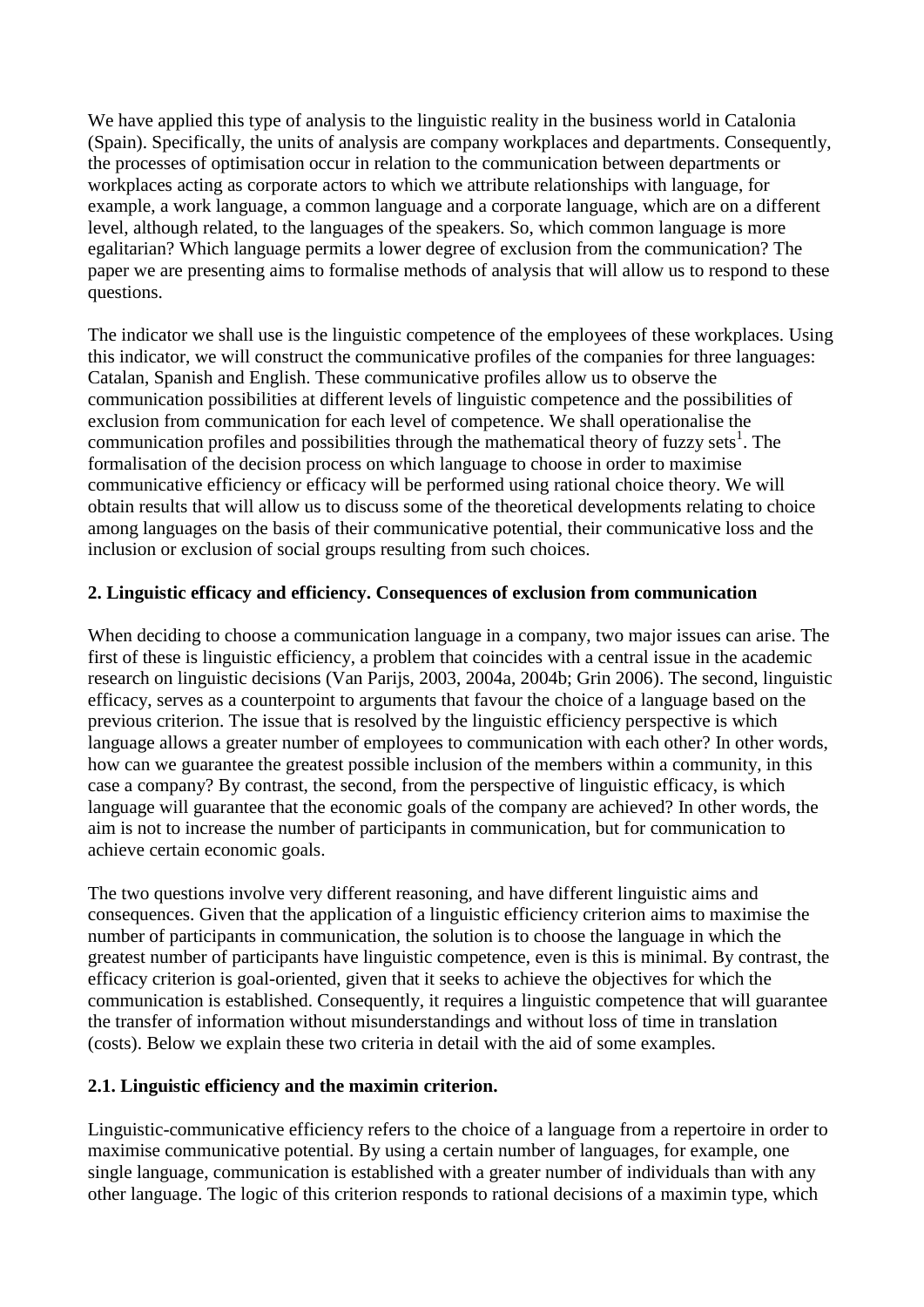can be expressed in the following manner: the maximisation of the minimum linguistic competence. The maximin principle of communication<sup>2</sup> was developed by Van Parijs (2003: 3-4) in the following manner:

"What I shall call the *maximin law of communication* captures another […] mechanism, which can be sketched as follows. Suppose you have to address simultaneously a set of people who each know to various extents a number of languages and by all of whom you want to be understood. When deciding which language among those you know you should pick, the question you will spontaneously tend to ask yourself will not be which is your own best language, or which language is the best language of the majority, or which language is best known on average, but rather which language is best known by the member of your audience who knows it least. In other words, you will systematically tend to ask yourself whether there is any language that is known to some extent by all. If, to the best of your knowledge, there is one and only one, you will choose it. If there is none, you will tend to choose the language which is known to some extent by most. And if there is more than one, you will make a guess for each of them about the level of competence achieved by the person least competent in it, and you will choose the language for which this level of competence is highest. This "maximin" criterion amounts to maximizing the minimum competence. It can also be described as a criterion of minimal exclusion" (Van Parijs, 2003: 3-4)

Thus, the mechanism refers to the choice among the languages known by the audience of the one that everyone shares to the greatest extent. Given that not everybody, and perhaps no one, knows a language perfectly, it introduces the possibility that the members of the audience, despite "not knowing" a language perfectly, can know it to the same extent. Given the different levels of competence among individuals, the chosen language will be the one with the greatest level of shared competence. If it were necessary to give a speech to the entire workforce in one language at one of the workplaces of our sample, based on the above argument, the way of obtaining the communication language that achieves the minimum degree of exclusion could be expressed with the following algorithm

## **Maximin criterion, seeking the maximisation of communicative minimums**

Step 1. (MIN) Select the communicative minimum of each language in each company, in other words, the individual or individuals with the least competence in each of the languages.

Step 2. (MAX) Select the communicative maximum of the minimums obtained in Step 1.

It is possible to talk about anything in all languages. However, the relevant question is whether, with a very low competence in a language, it is possible to talk about anything in an efficacious manner, in other words, making such communication productive. When the quality reduces, a disutility occurs among all those who have a greater linguistic competence. Therefore, it is not a Pareto-superior selection criterion where the choice of this language at a lower level will not have a negative effect on anyone. Van Parijs does in fact state that in certain circumstances the maximin criteria should not be adopted:

> "On a less massive scale but often in a highly sensitive way, deviation may occur, even in informal contexts, for what could be called expressive reasons [to an extent where it is possible that] each speaks his/her own language [However, the adoption of linguistic should be the prevailing rule]. As soon as efficiency in communication prevails over pedagogical or expressive concerns, perceptible inequalities in the minimum knowledge of the various languages involved will generate a hardly resistible pressure for all to adopt the maximin language. What's the point of uttering beautiful sentences with carefully chosen words if my audience would understand me far better were I to express myself more clumsily in a language far more familiar to them. Hence, although didactic effectiveness and symbolic impact may sometimes strongly constrain language choice, this will not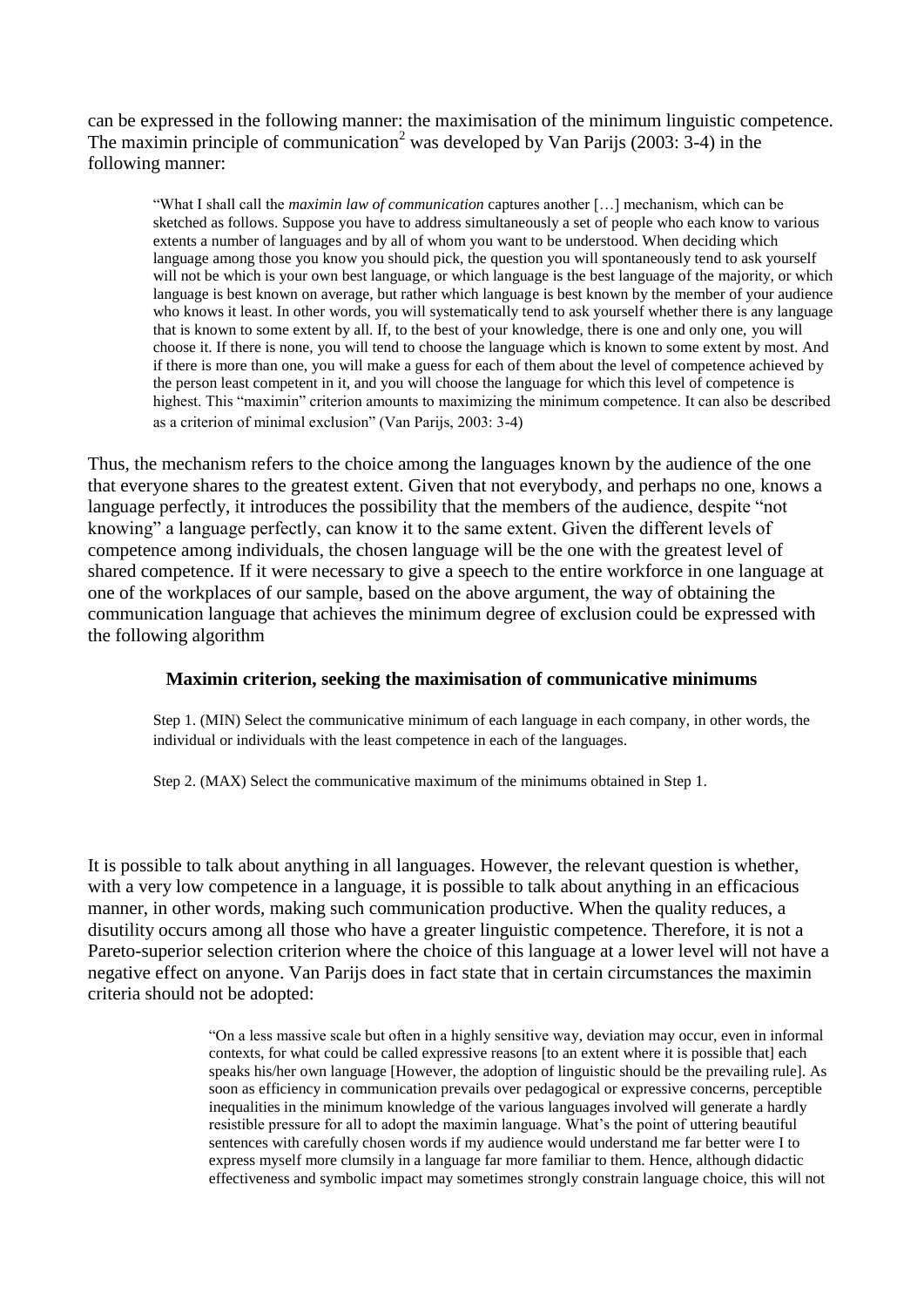prevent the maximin criterion from running the show whenever communication is the prime concern, i.e. in the bulk of spoken and written language use" (Van Parijs, 2003: 3-4).

In our opinion, determining who is least familiar with a language in order to satisfy the ultimate aim of inclusion in communication suffers from the drawback that we are only considering the cohesive properties of languages and not the instrumental ones aimed at other objectives. Furthermore, the maximin solution has perverse effects in relations between regional majorities and minorities (regional diversity) and local minorities (new migration). For example, international migrations that arrive in Catalonia without knowing Catalan often have a certain knowledge of English and no knowledge of Catalan. This places English in an better position than Catalan according to the maximin criterion.

## **2.2. Linguistic efficacy and the minimax criterion**

We referred to a principal problem in the previous section. The maximin criterion resolves the problem of inclusion at the expense of reducing the efficacy of communication, giving rise to impoverishment in the use of language and the disutility of those with greater linguistic competence. In addition, adopting a rich and complex version of the language leads to the appearance of errors and misunderstandings in communication when the messages are addressed to those with lower competence. If we consider not only the expressiveness of the language, but the fact that a series of jobs and professions increasingly have greater linguistic intensity –the importance of language in the production and management of information and knowledge–, then the maximin criterion is inefficient.

An alternative solution with repercussions on inclusion is the minimax criterion, which responds to communicative efficacy criteria. Communicative efficacy refers to the choice of a language from a repertoire in order to minimise communicative loss between the speakers. The algorithm of the minimax strategy is as follows:

#### **Minimax criterion, seeking the minimisation of maximum communicative loss**

1. (MAX) Select the maximum loss that occurs with the use of each language in each company. We can use a corrective index, so that the lower the level of competence of an individual, the greater the communicative loss.

2. (MIN) Choose a language in which there is less communicative loss.

Under this criterion, the aim is to select the language that produces the highest quality communication, so that, within the context of the internal organisation of the company or between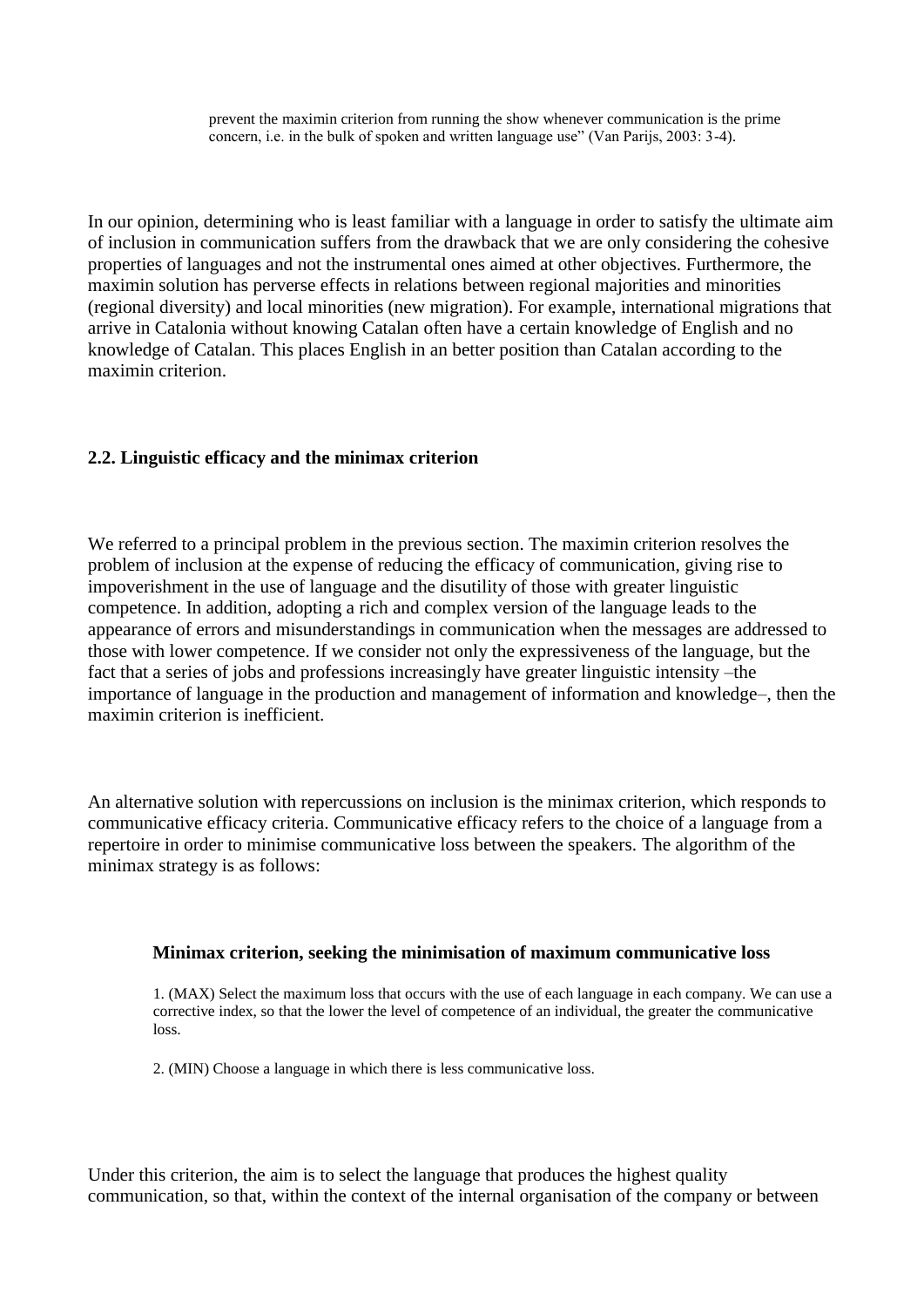commercial partners, orders are executed without linguistic errors or misunderstandings. With a high degree of linguistic intensity, a minimax strategy (efficacy) is advisable, in other words, to opt for the recruitment of linguistically specialised employees aimed at markets that offer their principal languages a high use value (Kingscott, 1990; Harris, 1998). The importance of what it wishes to communicate and that fact that it is able to guarantee communication without errors allows it to pursue maximum communicative efficacy, in spite of excluding a large number of individuals. From the perspective of communicative efficacy, the choice of languages in companies is not necessarily regulated by maximin criteria due to the high linguistic specificity and intensity of goods and services characteristic of the information and knowledge society. This approach involves non-adaptive strategies (Colomer, 1996) that grant certain languages, in particular mother tongues, a greater use and prefers to establish the communication in these languages, in spite of individuals having competence in other ones.

#### **3. Language as a question of degree and the Theory of Fuzzy Sets.**

Zadeh (1965) first developed fuzzy theory in 1965 based on Cantor"s theory of sets. With this theory based on fuzzy logic, Zadeh basically contributed to the representation of knowledge and human reasoning that is always imprecise or approximate. Unlike classical logic, in fuzzy logic precise reasoning is only a limit of approximate reasoning; in it everything is a question of degree. This rejects the static and abstract notion of 'true' or 'false' in favour of degrees 'of truth'.

The treatment carried out in the modelling of communicative efficiency and efficacy is based on the construction of their indicators and the subsequent treatment in which linguistic competence is a question of degree. This assumption makes it necessary for their treatment to be based on fuzzy set theory, a mathematical theory based on the notion that propositions such as *x is competent in language* y are not necessarily and exclusively true or false, instead their degree of truth may vary in a broad grey-scale. The evidence of competence as a degree is a constant throughout our research work. By way of illustration, we have observed the following extract from an interview with a Catalan manager in a Japanese-owned company.

"If I have to do it in Catalan, I will do it as well as I can"

"Those who do logistics and speak English end up doing it with a certain degree of fluency, because it is always about the same thing"

"If you get out and speak to people, you improve your English much more"

"Because you can be very adept and be familiar with the 100 words in your business, but you have to have relations with the outside [...] You have to maintain your long-lasting contacts on the basis of relationships; this is not done on the basis of invoices, but inquiring about children, telling jokes"

"The conferences I told you about on the phone are very difficult and there is a high level of English, there are the Scandinavians and the English, who are like machines, and then there are the Spanish, Portuguese, Italians, Greeks, etc., who are not as good as them, because we understand 60, 70%; 100% is very difficult, we are not so fluent"

"Not everyone understands as well what is being said, because there are many levels of English […] And sometimes in serious meetings, and taking quick decisions on the phone without having understood 100% is complicated […] somebody rings you, with a higher or lower level of English, and could be speaking really fast, and at some point you tell him that you don"t understand and ask him to repeat everything. In the end, 50% is always understood".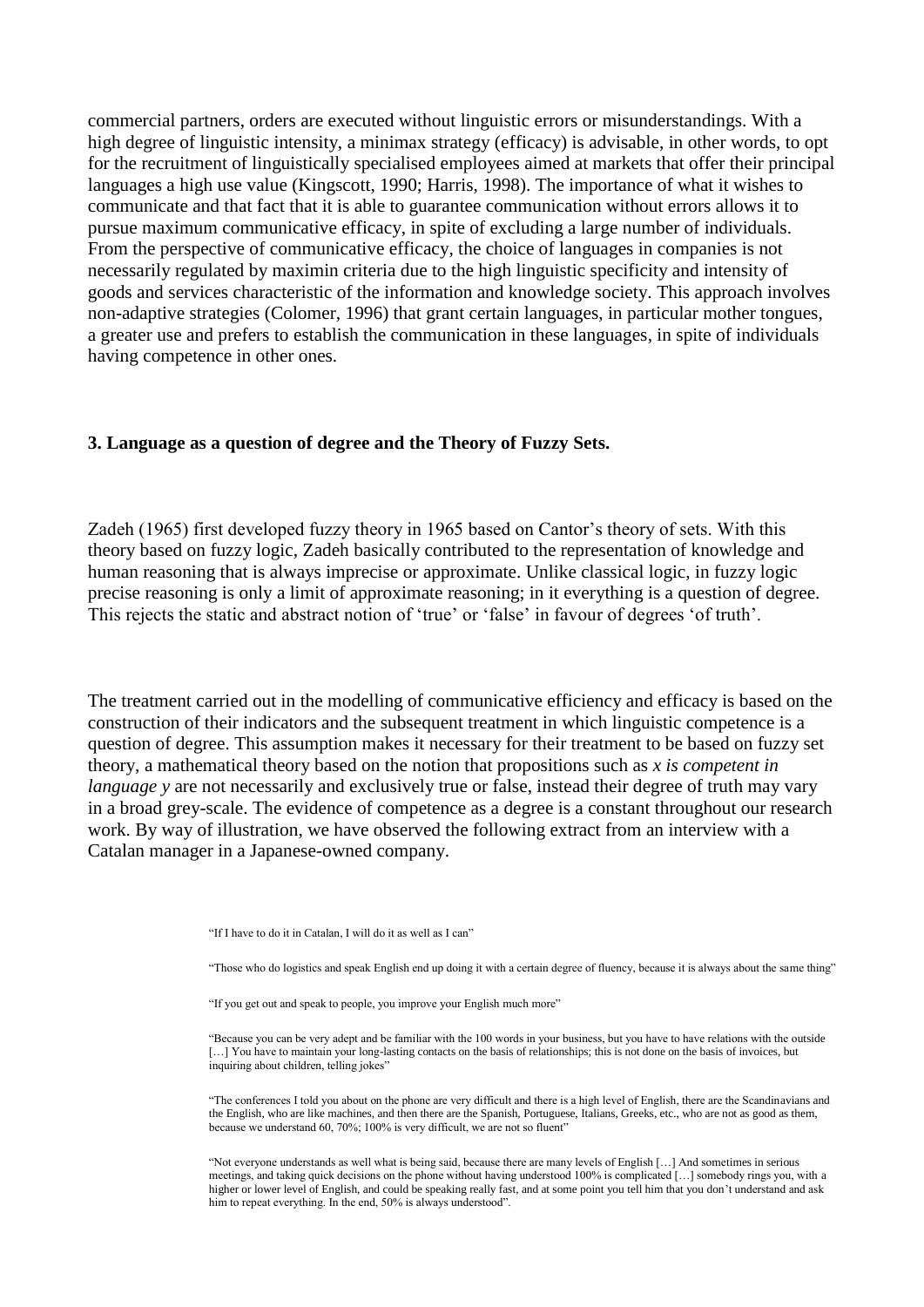"They come when there is a vacancy, having just graduated, and can"t cope because of the English… and they acknowledge this. You ask them, "do you have an intermediate level?" "Yes" "Could you maintain a conversation on the phone?" "I think so" OK, then ring up so-and-so of somewhere and ask him... and they *[are afraid]. They [are afraid]. […]* Sometimes they are very cocky with their *First Certificate...* but English is just a question of fluency.[...] The level here in Spain is very poor, awful, lots of people come with an intermediate level, *First Certificate*, yet they"ve never been out of the country. And since they"ve never been out of the country, they know a lot of grammar but in face to face conversation, there is something more, things that you see, which they miss. You need to gain fluency"

"If we have a legal problem it has to be written down by a lawyer so it can be understood perfectly in England... […] Because those who sign the document have to know what they are signing, the English manager signs the English part and the Spanish one the Spanish part"

"If you only know English, they won"t take you on however much English you know […] all the users know how to read it, and at least how to express themselves writing (e-mail). The most difficult thing is speaking it"

"We took him on…and he didn"t know any English, but he"s a very good boy and there was nobody else so we took him on, and he's very happy because he has the opportunity to write e-mails in English. And they reply to him.. well, when they reply to him, because in the beginning they couldn"t understand him, but gradually he"s becoming more confident and starting to have small conversations on the phone...

[Extracts from an interview with a Spanish manager in a Japanese company]

Languages, according to the respondent, are spoken "*as well as you can*", "*with a certain degree of fluency*" and the message is received "*having understood everything*" or "*in the end, 50% is always understood*". The allusions made by the respondent to the necessary degree of competence of a language are not always related to the scale of the communication. They refer to the degree of technical competence or to the degree of involvement of the language in the social context of the company. They are also related to the degree of linguistic division of the job, which make it necessary for the linguistic shortcomings of a significant part of the workforce to be resolved through the linguistic specialisation of the workforce. On a written level, the competence required to do a sworn translation of a contract is quite different to the competence required to write a simple e-mail. On a spoken level, it is quite different receiving and transferring calls from a switchboard than closing a commercial agreement. Having expressed this necessary distinction, the key point is that we have observed that the degree of linguistic competence varies considerably and has repercussions on both efficiency (who is able to participate in communication) and on efficacy (achieving the goals of the organisation through high quality communication).

The aim of fuzzy set theory is the formal treatment of ambiguity and vagueness with regard to propositions which, owing to their nature, do not fit an exclusive attribution of a true or false value and are better represented if we attribute them a certain degree of truth. This is our option when analysing the linguistic competence and communicative profile of companies. Companies have certain degrees of linguistic competence and certain opportunities to communicate with each other. Linguistic competence will be considered as a fuzzy set. Thus, the attribution of an employee or a company to a predicate of the type *x knows language y* is characterised as a vague predicate, in that, to a certain degree, in a company people know and do not know a certain language or, at least, such knowledge has nuances and contradictions. We speak of the level of pertinence to competence in a language insofar as, despite the lack of definition, companies display a certain aptitude to communicate in this language. Therefore, it could be said that it is more likely that said company will communicate in said language in order to improve its communication. The notion of possibility is based on subjective evaluations contributed by company employees. The fuzzy representation of linguistic competence allows us to speak of linguistic skills in a company based in the frequency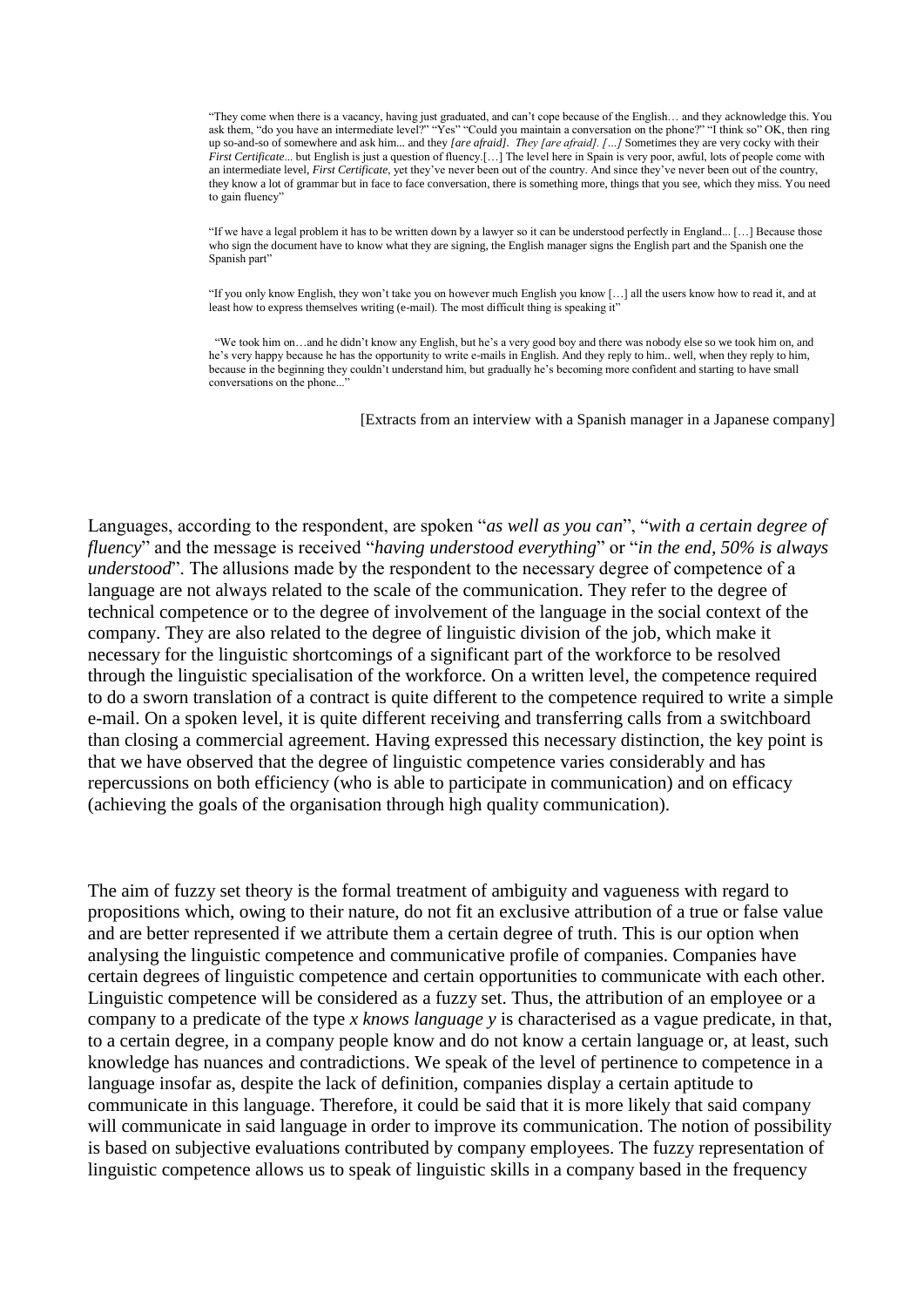distribution of the linguistic skills of the individuals. This is a form of aggregation that will subsequently allow us to analyse the possible linguistic interaction between workplaces.

We need to normalise, on the basis of 1, the frequencies of linguistic competence observed in each workplace. To do this, we take the mode of each of the values attributed to the reference values for each company and for each language. We should point out here that the different degrees of competence have been grouped into five possible reference values or categories. Their semantic references can be observed below:

Reference value: {1:[Do not know]; 2:[Know very little]; 3: [Neither know, nor do not know]; 4:[Know quite well: 5:[Know]}

We obtain the normalised frequency by dividing each reference value by the mode of the reference value. For example, in the case of the Latin American restaurants in our sample, the distribution of competence in Catalan language is as follows:

[Table 1 about here]

[Table 2 about here]

The cardinality, in the final column, is the sum of the values of each category of the reference value. Here it helps us calculate the degree of fuzziness or vagueness of the linguistic competence of each company: with greater cardinality we have a more ambiguous, more imprecise linguistic competence, in such a way that the linguistic competence is distributed across virtually the entire reference value. A company with a high cardinality means that its employees have very heterogeneous linguistic competence with regard to the different languages. Cardinality is calculated by totalling the levels of pertinence of all the reference categories.

[Figure 1 about here]

In the above graphic representation we can observe a greater dispersion of competence in the graph on the right (oral competence) than in the written competence in Catalan language. Among the oral competence there are similar possibilities of finding Latin American employees with an medium or high level, while it is rather more difficult (vertical value of 0.9) to find a very high level of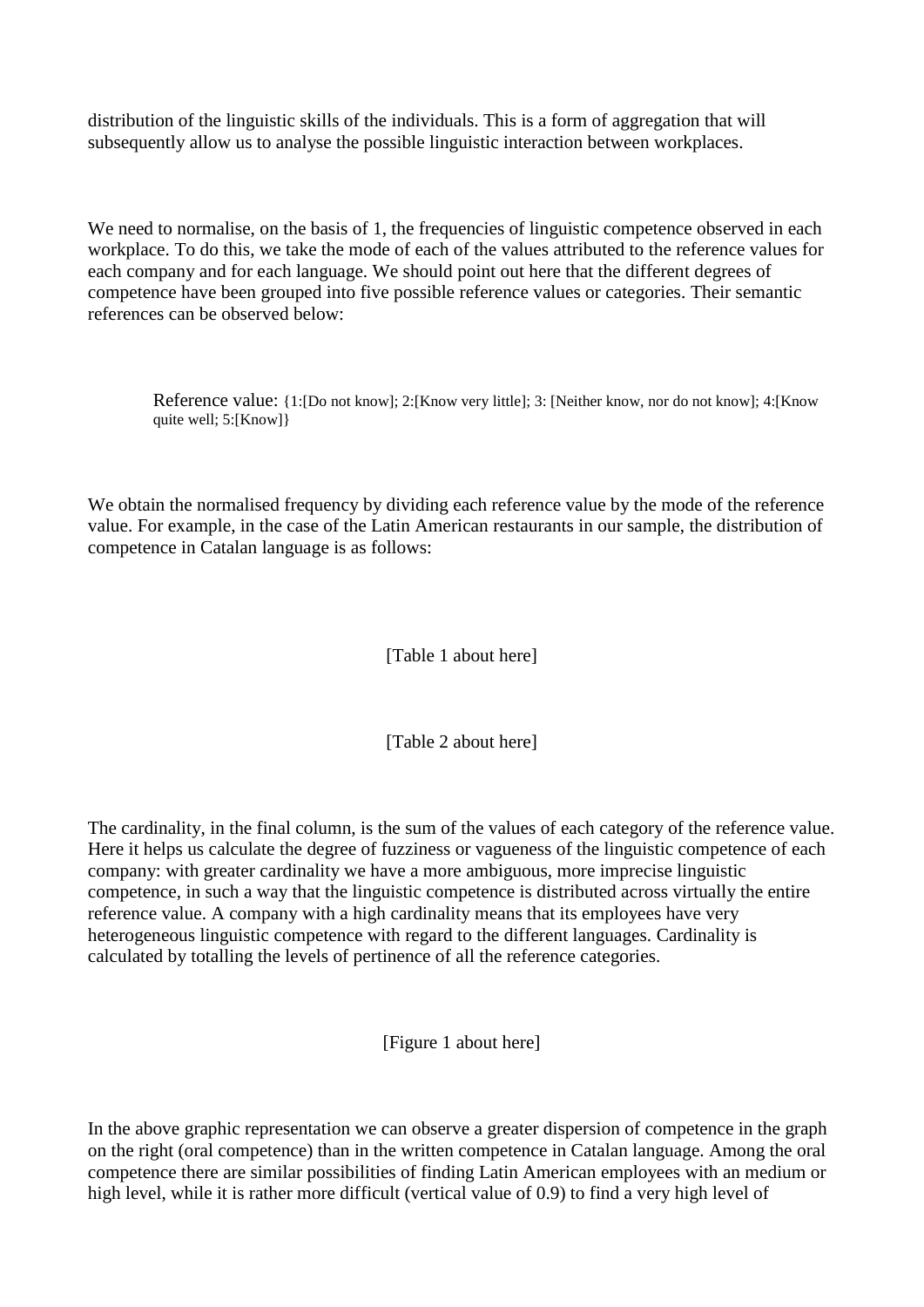competence. On the other hand, the highest level of possibility in written competence corresponds to no knowledge of this language. Next we can see a void (absence of competence at this level), while at medium levels of competence we can observe, at level 0.4, employees able to communicate at this level of written competence. Therefore, we can observe a very uneven variation of oral and written competence. In graphic terms, the linguistic union of oral and written competences in Catalan in the Latin American Restaurants analysed is:

[Figure 2 about here]

As can be observed in the union, the linguistic competences are broadly distributed across the reference values, and the sum of the values of each reference category can be observed in the graph. We refer to this value as cardinality and it is a measure of dispersion. A fuzzy set can be interpreted as indicating that we have a possibility of between 0 and 1 of finding individuals with linguistic competence for each reference category. Thus, we calculate the union between the oral communicative potential and the written communicative potential in the following manner:

Maximum communicative potential  $=$  Oral competence Written competence,

Where if the fuzzy linguistic competence of the company for the language n.

Operations with fuzzy logic allow us to formalise the communicative relations in companies based on their linguistic profiles. Below we present some basic operations applied to the linguistic problem of communication. These operations are the basis of the optimisation treatment, in accordance with the theory of rational choice we have developed in the following paragraphs.

Given two speakers with linguistic profiles, where each linguistic profile is a fuzzy subset<sup>3</sup>, the basic operations applied to linguistic situations between two speakers are:

[Table 3 about here]

## **4. Design and sample.**

The empirical evidence was obtained from 26 workplaces in companies, which were selected as particularly relevant case studies precisely for the international composition of their workforces or the internationalisation of their production process. Specifically, we have focused the field work on four subsectors with specific linguistic problems: 1) Industrial companies; 2) Companies in the new technology sector; 3) Companies in the financial sector and 4) Companies in the restaurant sector.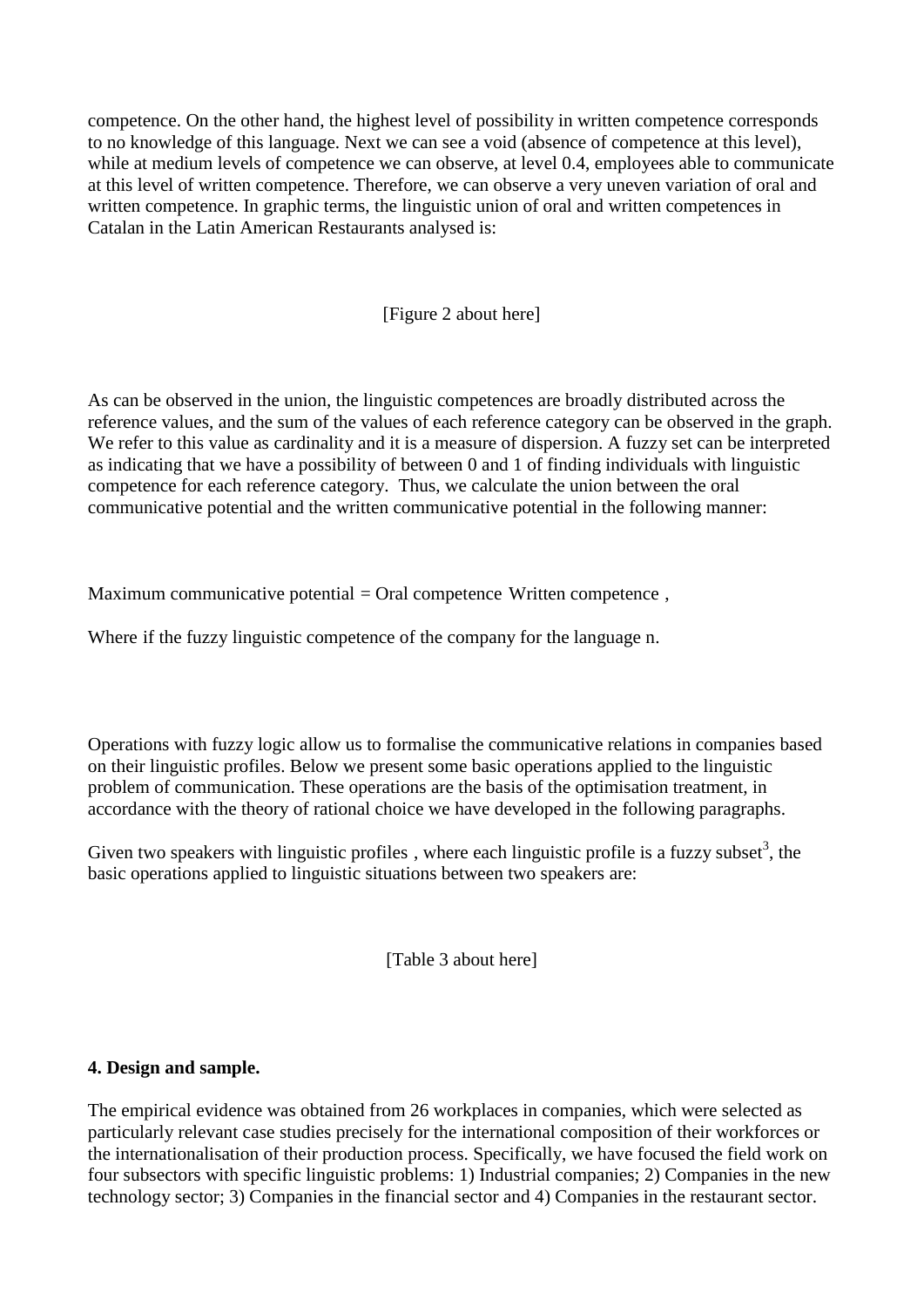In each of these sectors, companies, workplaces and departments were selected for conducting the survey. These companies and departments are particularly affected by coordination with workplaces located abroad, a fact that influences the value of linguistic capital in the process of promotion and selection of personnel. This allows us to establish the principal regularities in the systems of linguistic organisation in these companies, which represents another dimension of this research work. We contacted the human resources managers of 36 companies and/or workplaces by e-mail and by telephone. Of this total, 29 agreed to participate and in total we used the data obtained from 26 workplaces. In all of these companies the managers agreed to conduct the quantitative survey on all the employees in their workplace or department, except for one case, where they only agreed to distribute 15 questionnaires. In the restaurant sector, owing the small scale of the workforces, the number of questionnaires collected per workplace was lower. In total, we obtained 228 questionnaires and conducted 22 in-depth interviews.

[Chart 1 about here]

[Chart 2 about here]

## **5. Fuzzy maximisation and minimisation criteria in the communicative-linguistic relations between companies.**

A problem with the method for analysing the maximisation of minimum communicative potential or the minimisation of the maximum loss of communicative potential developed in the previous section is that the larger the groups, the greater the probability of encountering somebody without knowledge or with poor knowledge who determines the final result and therefore affects the entire result, generating a high degree of linguistic disutility for the group made up of those who do participate in communicative relations. Each new employee in a company would involve a review of the entire linguistic policy of the same.

Furthermore, in organisations communication relationships are established between different individuals with different levels of competence, therefore the choice of their language is not conditioned by the competence of third parties. According to the method developed in the previous section, it would be necessary to analyse all the possible combinations of interactions with different numbers of speakers in order to obtain an accurate map of the results of linguistic choice according to maximin and minimax criteria. We present here an alternative based on fuzzy set theory which allows us to represent the set of communicative possibilities by considering not the linguistic repertoire of the employees, but the linguistic repertoire of the company or communicative potential of the company as a reference value on which to formalise the corporate linguistic decisions.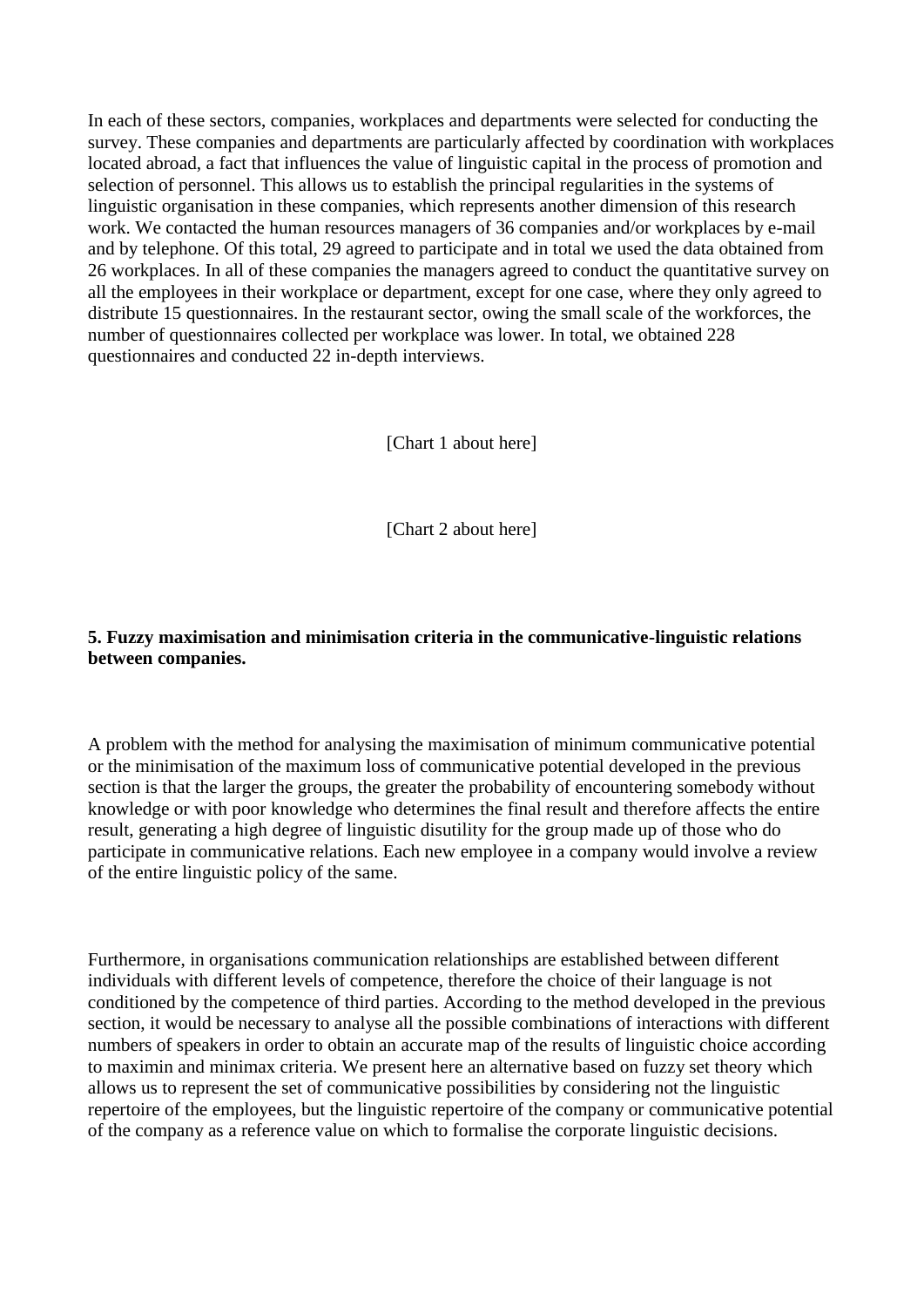## **5.1. Maximin criterion through fuzzy subsets.**

In the model we present below the minimum area of communication between companies is maximised. In this perspective, the aim is for communication to be not only in the same language, but also among the same levels of competence between subgroups of workers. Taking as an example the case of REST-LR (Latin American Restaurants) and BANK-GB (German Bank), their linguistic competences in Catalan are:

[Figure 3 about here]

The fuzzy set resulting from the intersection indicates that the possibility of communicating perfectly in Catalan has a level of pertinence of 0.9. It is the intersection with the highest level of possibility. If all the categories of the reference value had the same value, this would mean that all these levels of communication would be equally possible. It happens there is a level of pertinence of 0.5 in category 4 (Know quite well). In other words, it is less possible that communication will occur in this language at this level. The greater the cardinality, the less certain we are about the language in which the communication will effectively occur. When we proceed in the same manner between BANK-GB and REST-LR for all the languages we have considered, we obtain the following results.

## [Table 4 about here]

In the above table, cardinality a is the sum of all the reference values; cardinality b excludes the "do not know" value of the reference category. This allows us to observe the dispersion of the area where communication is possible, even though the level of competence is very low, while excluding the situation of no knowledge at all.

For Catalan, it can be observed that we found a possibility of 0.4 that the category of reference value 1 (Do not know) will occur. On the other hand, for Spanish the possibility of minimum communicative potential, starting from the left (1. Do not know), level 3 Spanish (Neither know nor do not know) has a pertinence value of 0.1. In other words, there is a very low possibility of exclusion at this level of linguistic competence. Therefore, Spanish would represent the communicative maximum of the communicative minimums between Catalan and Spanish. However, a more refined approach from the perspective of efficiency based on communicative minimums, where everything can be communicated irrespective of our level of competence, provided that we have a basic competence, should employ a different language.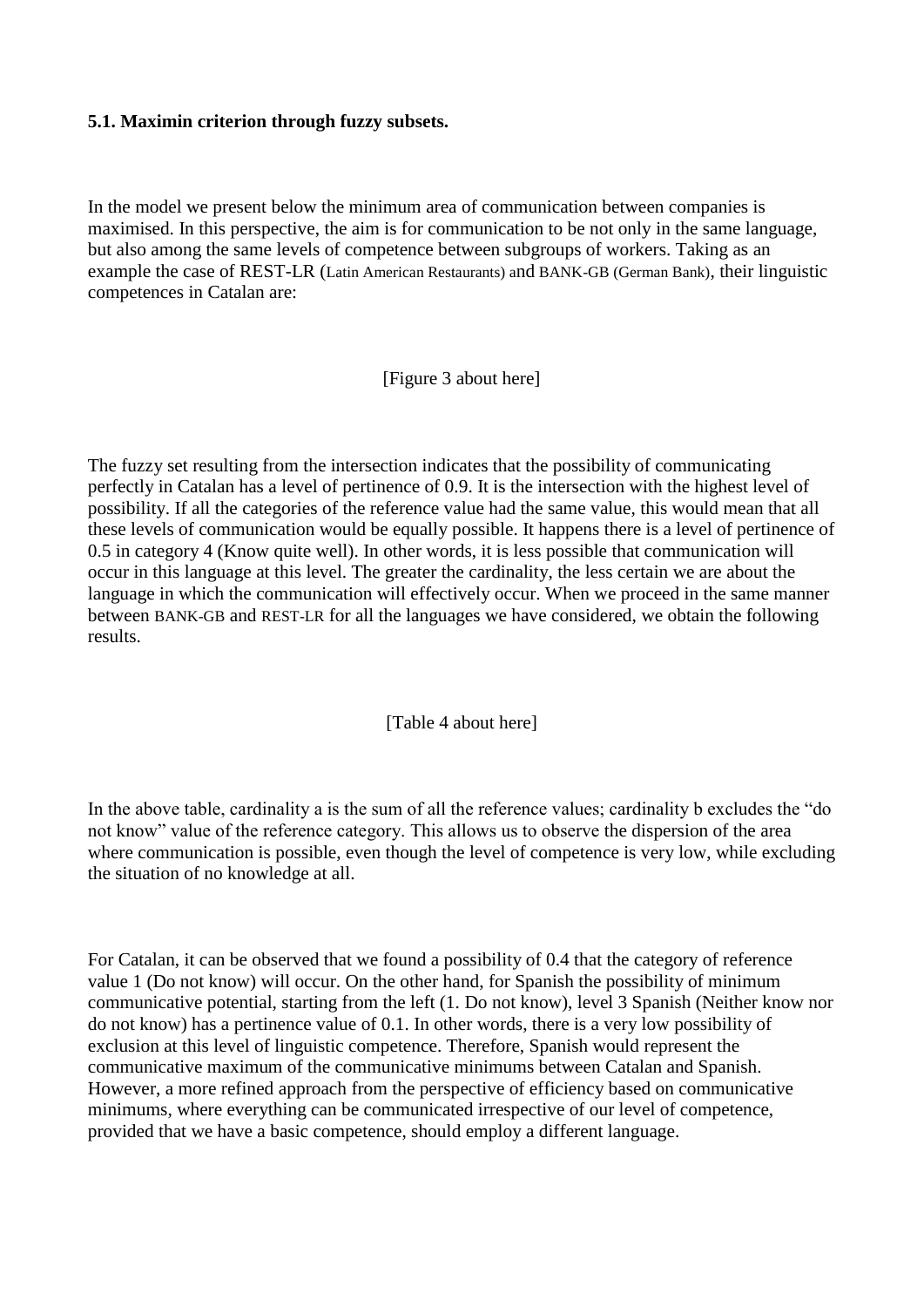So which language would maximise the communicative minimums? We propose finding the area of intersection of communicative minimum between two companies. We shall proceed in the following manner:

Max min ( )<sub>n</sub> = Max [Min ( )<sub>1</sub>, \*Min ( )<sub>2</sub>, \*Min ( )<sub>3</sub>, \*Min ( )<sub>4,...</sub>]

In order to obtain the results, the cardinality of the intersections (communicative minimums) was calculated, excluding the value 1, "do not know". Thus, cardinality *a* is the sum of all the reference values; cardinality *b* is the same as the previous one, but excludes the "do not know" value of the reference category. This allows us to observe the dispersion of the area where communication is possible, even though the level of competence is very low, while excluding the situation of no knowledge at all.

## [Table 5 about here]

We obtain the following results for the relations between BANK-GB and the remaining workplaces. The shaded box represents the maximum of the communicative minimums.

[Table 6 about here]

The results of all the possible choice pairs of a communication language between the companies are as follows. In brackets the cardinality *b* with which this language is the maximum of the communicative potential minimums.

[Table 7 about here]

Of the 66 possible pairs, in 30 cases the language that best complies with this minimax criterion is English. In 23 cases, it is Catalan and only in 7 cases is it Spanish. In 7 cases there is a tie between two languages. Significantly, and in contrast to the results for the English language, the other two foreign languages considered, French and German, are never a maximin solution. The common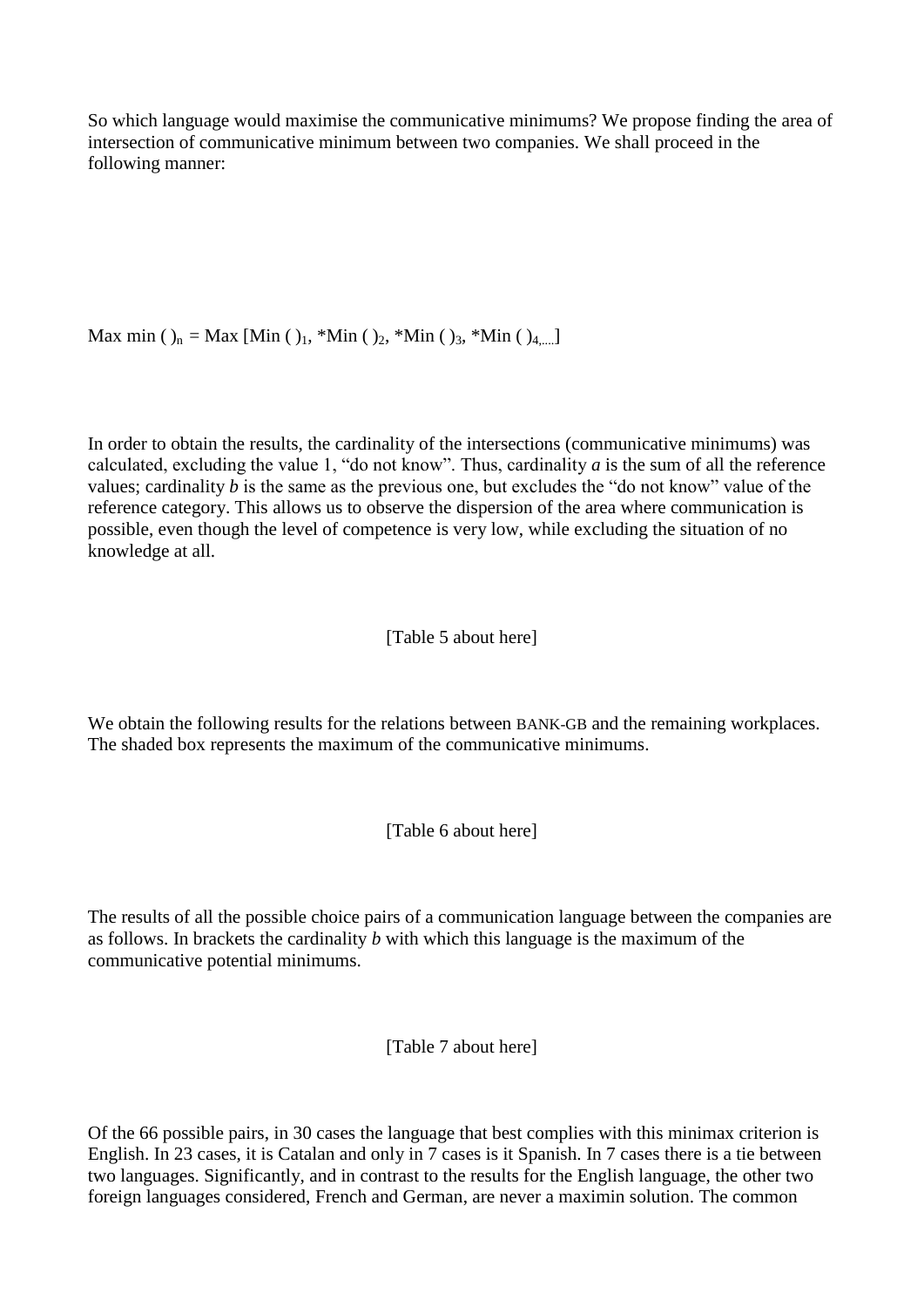language of Europe and the language that best fits the maximin criterion according to Van Parijs (2003) is English. Yet how is it possible for this situation to occur in our case of a sample of workplaces located in Catalonia that employ mainly local staff? The answer is that the maximin criterion is greatly affected by minorities, and in fact its nature lies in seeking communication formulas between a heterogeneous population, and in the companies analysed, these minorities are frequent.

How should we interpret these results? In the first place, we have considered that in order to communicate it is just as important to know a language well as to know it at a very low level. The important thing is to include everyone in the communication (to maximise inclusion through minimum competences). From this perspective, it is more valuable for a company to have the capacity to communicate at different levels or degrees of competence and not just communicate at a high level, although the latter justification may be irrelevant if we return to maxim of inclusion as an ultimate goal-oriented criteria.

Secondly, we have allowed everyone to be counted as a person with possibilities of communicating, even if they have a very low competence in the language, which is more common in English than in Catalan and more common in Catalan than in Spanish. Consequently, Spanish, in most cases, is used at a level that the respondents considered to be high. By contrast, respondents are more critical about their levels of competence of Catalan and Spanish. Because of this, companies have a communicative profile with a high cardinality in Catalan and English (they have good possibilities of communicating in these languages at any level). On the other hand, normally they can only communicate at a high level in Spanish. This means that when they establish communication with other companies with a foreign employee (such as new technology companies), there is no possibility of communicating with high levels of Spanish. When this situation occurs, the beneficiary language is English, given that employees often frequently consider that they have a medium level of competence. The minimax criterion severely punishes languages in which a large proportion of the sample haS a homogenous competence, producing significant disutilities. The cardinality of Catalan and English is high because there are many individuals who "know quite well", "neither know nor do not know" or "know very little". The question is, is such conversation efficient if the objective is not merely to include individuals?

#### **5.2. Minimax criterion through fuzzy subsets.**

We have defined the minimax criteria as a decision-making process on the communicative efficacy as the minimisation of maximum communicative loss. Given n languages and two fuzzy communicative profiles of the companies we should proceed in the following manner: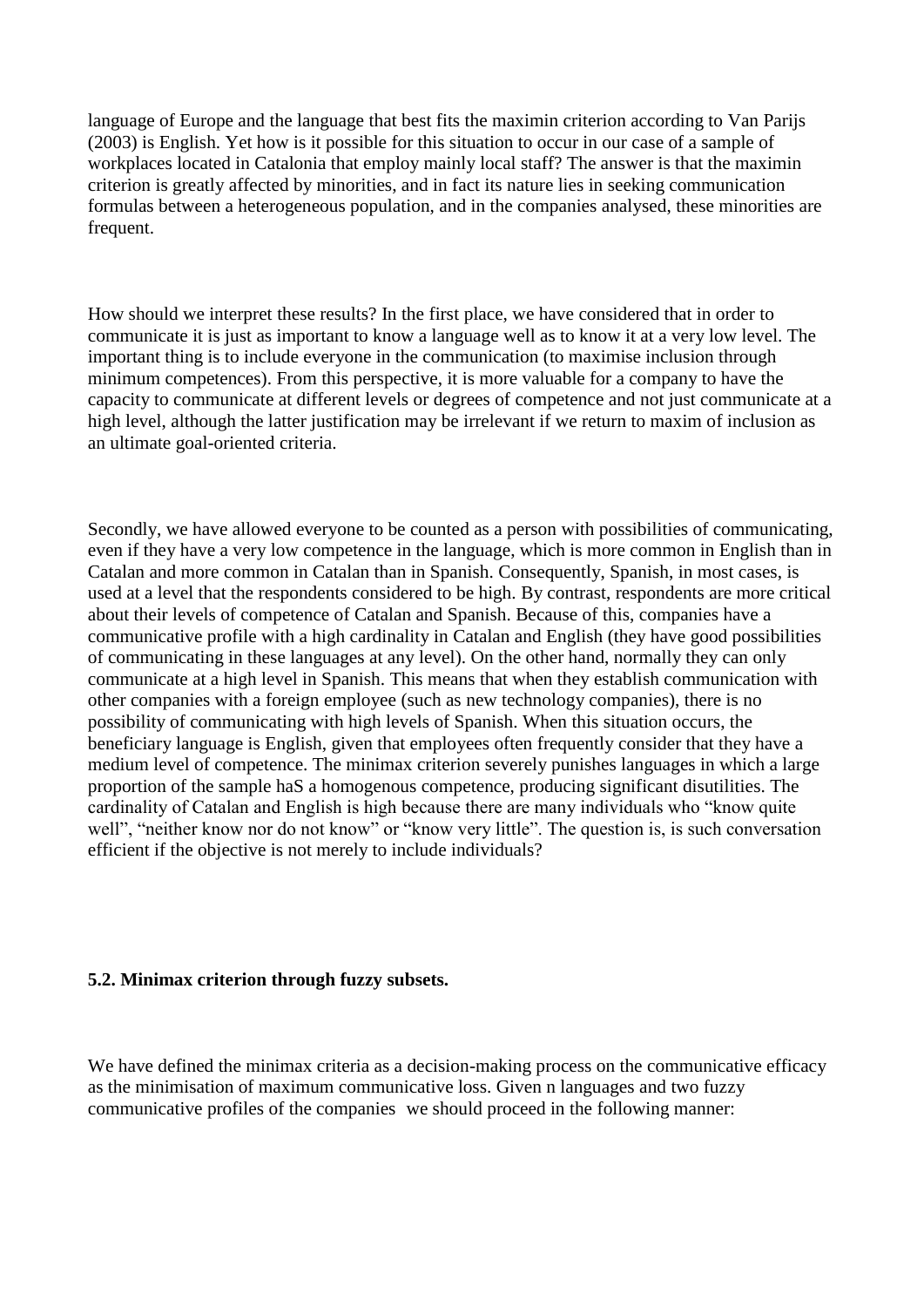Minimax  $()_n = Min$  [Maximum loss  $()_1$ , Maximum loss  $()_2$ , Maximum loss  $(y_3, \text{Max communicative loss} (x_4)$ .

The loss that occurs in a communicative act is rather difficult to measure. In section 9.2, we have defined various indicators that reflect communicative losses: Communicative noise (Max – Min ( )), Communicative silence ( ( )) or, including the combination of silence and noise, in other words the whole area in which there is no intersection, which is the union of the two previous losses, summarised as: ( ). Alternatively, an asymmetrical measure that shows us the dissimilarity in the communicative potential between the two fuzzy sets is as follows<sup>4</sup>:

Dissimilarity Similarity or coincidence

;

The coincidence of a subset A in the subset B is equal to the sum of the intersections of A in B divided by the cardinality of A. The result will always be between 0 (no-coinciding competences) and 1 (identical competences). As can be observed, the calculation method employed consists of relaying on the formula of coincidence of a fuzzy subset A in a fuzzy subset B. This formula allows us to observe the similarity of the linguistic profiles between the companies. This similarity is not necessarily reciprocal. According to a given language, the coincidence of company A in company B may be different to the coincidence of company B in company A. Basically, companies with a highly defined and unambiguous level of competence, and a single reference category may be included within the communicative profile of a company with a level of linguistic competence that is more broadly distributed across the reference set, and therefore more ambiguous. For the company that has a very rigid profile and is included in the broader competences of another company, the coincidence will be equal to 1 (or the dissimilarity 0). In company A messages will always be produced that are received correctly within the broad communicative spectrum of company B. On the other hand, a company with a more diffuse level of linguistic competence exceeds the profile of the other company and it is therefore possible that the messages will not be received correctly.

In the following matrices, the rows show the extent to which the communicative profile in Catalan, Spanish and English of company A coincides with the profile of company B, and the columns the form in which the communicative profile of company B coincides with company A. Now the matrices have been established, we can estimate the communicative loss between the different companies. At level 1, there is no communicative loss. At this level, all messages issued by company A with coincide with the communicative profile of company B. Level 1 is so restrictive that no situation will arise where both companies are completely included. At a lower level of restriction, for example 0.8, we can find companies where communication would indeed occur. 8 pairs of possible communication relationships occur. If we lower the restriction to 0.6 increasing the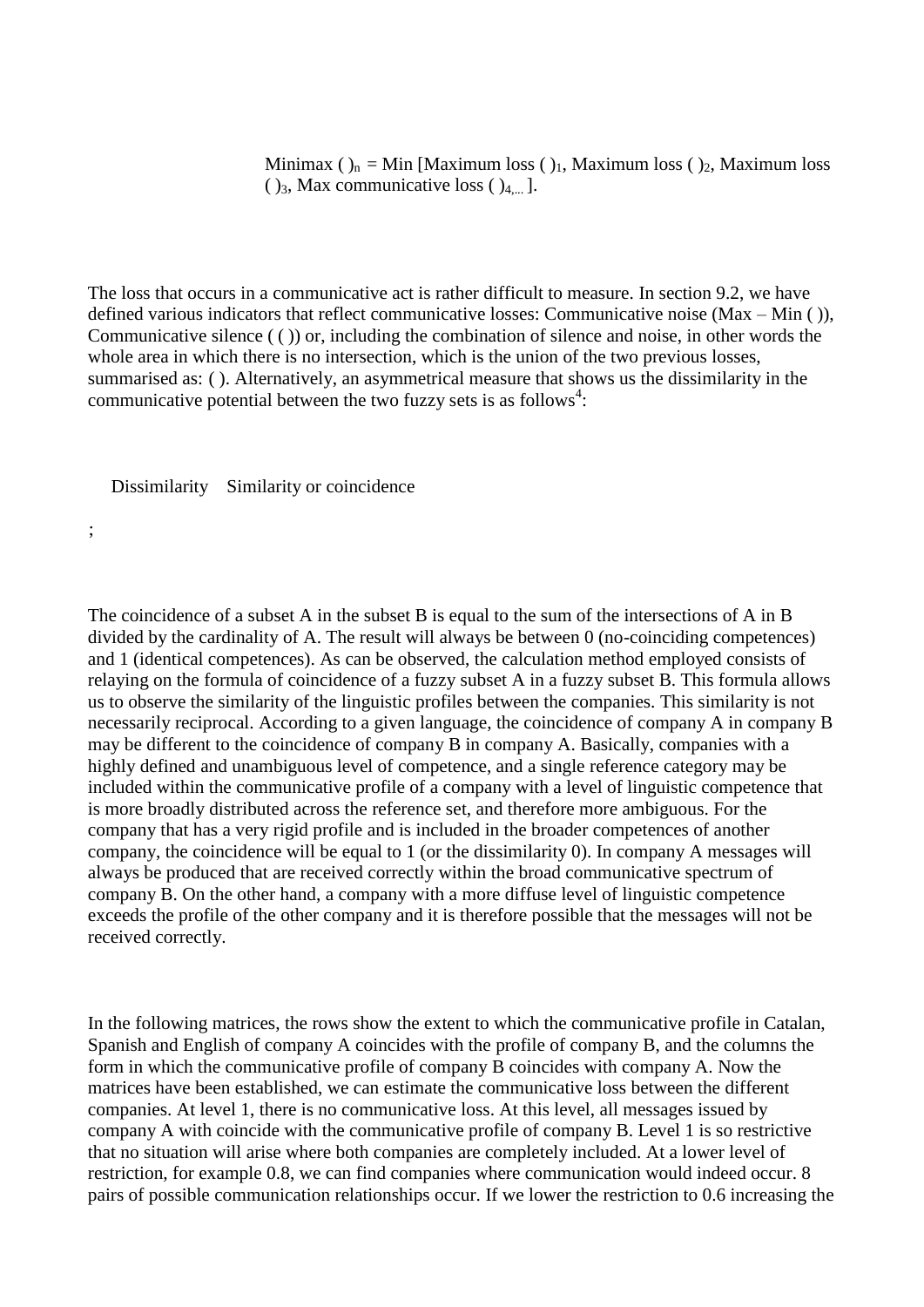communicative loss, of the 66 possible relationships between companies, in 23 cases relationships of coincidence of A in B and of B in A occur (as shown in the matrices). Maximum subrelation of similarity is the name given to the set formed by the largest number of elements, in this case workplaces, which possess mutual coincidence at a given level of restriction or communicative loss.

[Table 8 about here]

At level 0.6, the following maximum subrelations of similarity occur:

1. REST-LR + INDU-JI2 + INDU-JI1 + REST-CRS + INDU-JI3.

- 2 . REST-LR + TECH-CS + BANK-GB + INDU-JI2
- 3 . BANK-CB + TECH-ITITE)+ TECH-CIS
- 4 . BANK-CB + BANK-GB + COMPUTER SERVICES 2
- 5 . TECH-CIS + TECH-IIT + TECH-CS

The following summarises the main results:

[Figure 4 about here]

On the basis of these results, the language that minimises maximum communicative loss is Spanish at all confidence levels, given that Spanish is the most widely shared language at the same level among the sample set. The fact that we have included in our sample cases such as new technology companies, with European employees and companies of Latin American origin (restaurant sector) has contributed significantly to the results prejudicing Catalan. The favourable situation of Spanish lies in the fact that most of the respondents placed themselves in the same category: "know", and that it represented the maximum level of competence in the proposed reference value.

## **6. Evaluation of the results and of the techniques applied.**

The theory of rational choice, combined with a formalisation based on fuzzy set theory, produced a series of techniques that make it possible to come up with new approaches to the situation and processes of selection. As we have indicated throughout the paper, optimisation processes can incorporate numerous alternative solutions. The dissimilarity option as an indicator of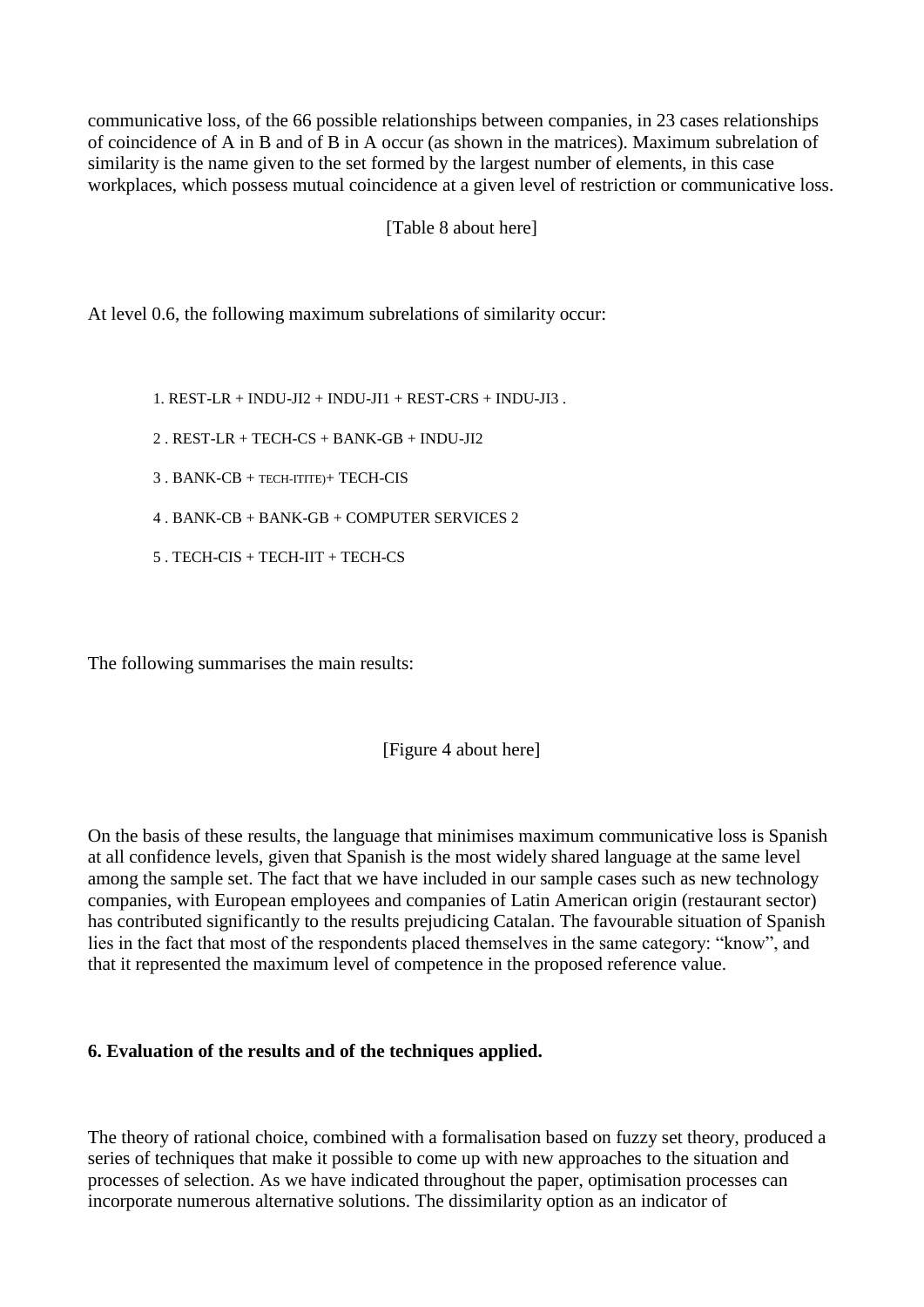communicative loss, which we have operationalised through the coincidence matrix of a fuzzy subset with another fuzzy subset, allows us to determine the optimal linguistic relationships in a situation of equal competence in a language between two speakers.

The communication relationships based on the criteria of communicative loss reflect relationships of equality from the indicator employed, operationalised as symmetry. The optimal language with this indicator was Spanish, given that this language has very similar and unambiguous or welldefined competence profiles in the sample of companies analysed. On the other hand, the maximin procedure, as we have observed, favoured inclusion (or punished exclusion). This means that low or medium competence in English, distributed in a similar manner between the sample of analysed companies, is the shared language, irrespective of the level of competence. Without doubt, English is a language shared by many of those who have recently arrived in Catalonia from the rest of the world. Many Latin American employees stated they knew this language at the same level as Catalan. And the majority of local employees from the analysed sectors stated they had a medium level of competence. Thus, it is a broadly shared language, but at very low levels of efficacy, as we were able to demonstrate when we applied the minimax criterion.

Finally, the results observed are conditioned by both the number of responses and the sectors analysed. The limited scope of the interviews conducted (228), given the large number of workplaces analysed, impedes a continuous representation of the linguistic profiles of the centres analysed (the representation adopts a discrete form). Working with very specific situations (companies, departments and workplaces in specific sectors particularly affected by globalisation) gives rise to difficulties of generalisation inherent to the exemplary and specific situations of case studies.

## **Bibliography**

Colomer, J. (1996): *La utilidat del biligüisme. Una proposta de pluralisme lingüístic a Catalunya, Espanya i Europa*. Barcelona: Edicions 62.

Grin, F. (2006): "Forms of multilingual communication: Reviwing the claims of efficiency and fariness". Paper presentat a ECORE Conference "Challenges of Multilingual Societies" CORE, Université catholique de Louvain & ECARES, Université Libre de Bruxelles Brussels, June 9-10.

Harris, R. (1998): "The Economics of Language in a Virtually Integrated Economy". En *New Canadian Perspectives. Changing the Language Landscape. Official Languages in Canada.* Quebec: Departament of Public Works and Government Services Canada: 35-88.

Kingscott, G. (1990): "Every Company must have a Corporate Language Policy". En Kingscott, G. & Matterson, J. (eds.): *Corporate Language Policy*. Nottingham: Praetorius Limited: 38-42.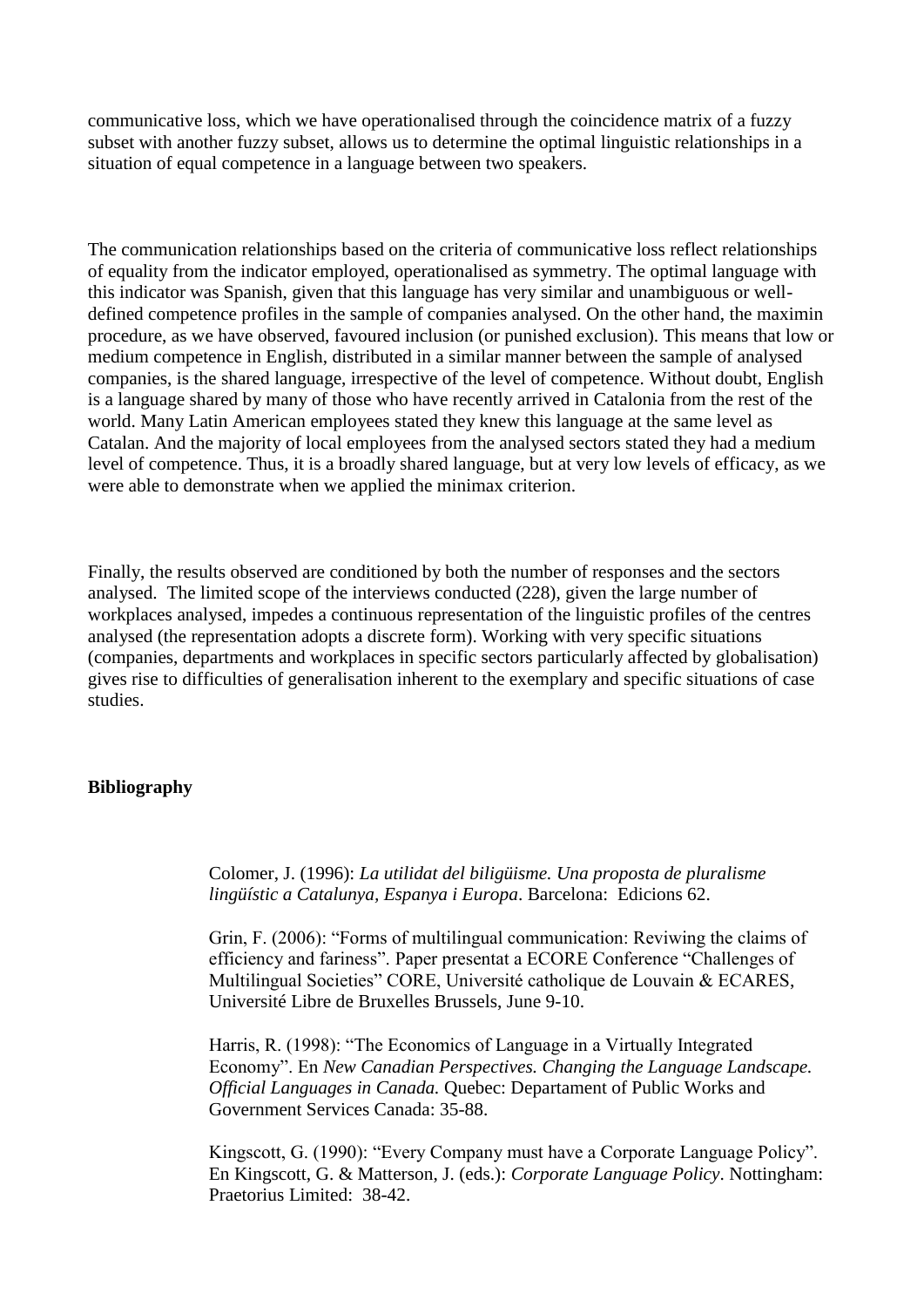Rawls, J. (1971), *A Theory of Justice*, Clarendon, Oxford.

Van Parijs, P. (2003), "Europe"s three language problems" Conferencia presentada a la Universidad Pompeu Frabra, Barcelona, abril.

Van Parijs P. (2004a): "Europe"s Linguistic Challenge", *Archives Européennes de Sociologie*, XLV (1), 113-154.

Van Parijs P. (2004b) "L"anglais *lingua franca* de l"Union européenne: impératif de solidarité, injustice distributive, facteur de déclin?", *Économie publique* 15(4): 13-32

Zadeh, L. (1965): "Fuzzy Sets", *Information and Control*, 8: 338-353.

Zimmermann, H. (1991*): Fuzzy Sets and its Applications*. Massachussets: Kluwer Academic Publishers.

**Tables, figures and charts.**

## Table 1. Frequency distribution of linguistic competence in REST-LR

| Written knowledge    |                  |        |                |     |                |              |  | Oral knowledge |                     |   |                |    |  |  |
|----------------------|------------------|--------|----------------|-----|----------------|--------------|--|----------------|---------------------|---|----------------|----|--|--|
| Knowledge of Catalan | None             | Little | Average        |     | Good Excellent | n            |  |                | None Little Average |   | Good Excellent | n  |  |  |
|                      | $1 \quad \cdots$ | 2      | $\overline{3}$ | 4 5 |                |              |  | $1 \quad 2$    | -3                  | 4 |                |    |  |  |
| <b>REST-LR</b>       | 14               |        |                | 6   | -4             | $30 \quad 5$ |  | 2              | -8                  |   |                | 30 |  |  |

Table 2. Fuzzy subset of linguistic competence in REST-LR.

|                      |       | Written knowledge |                                    |             |        |              |                                 | Oral knowledge           |                     |                       |                |      |
|----------------------|-------|-------------------|------------------------------------|-------------|--------|--------------|---------------------------------|--------------------------|---------------------|-----------------------|----------------|------|
| Knowledge of Catalan |       |                   | None Little Average Good Excellent |             |        | $\mathbf{n}$ |                                 |                          | None Little Average |                       | Good Excellent | Card |
| <b>REST-LR</b>       | 14/14 | 2<br>1/14         | 3<br>5/14                          | 4 5<br>6/14 | 4/14   |              | $\mathbf{1}$<br>$2.1 \quad 5/8$ | $\overline{2}$<br>$2/8=$ | -3<br>8/8           | $\overline{4}$<br>8/8 | 5<br>7/8       | 3.7  |
|                      | $=1$  | $=0.1$            | $= 0.4$                            | $=0.4$      | $=0.3$ |              | $=0.6$                          | 0.3                      | $=1.0$              | $=1.0$                | $= 0.9$        |      |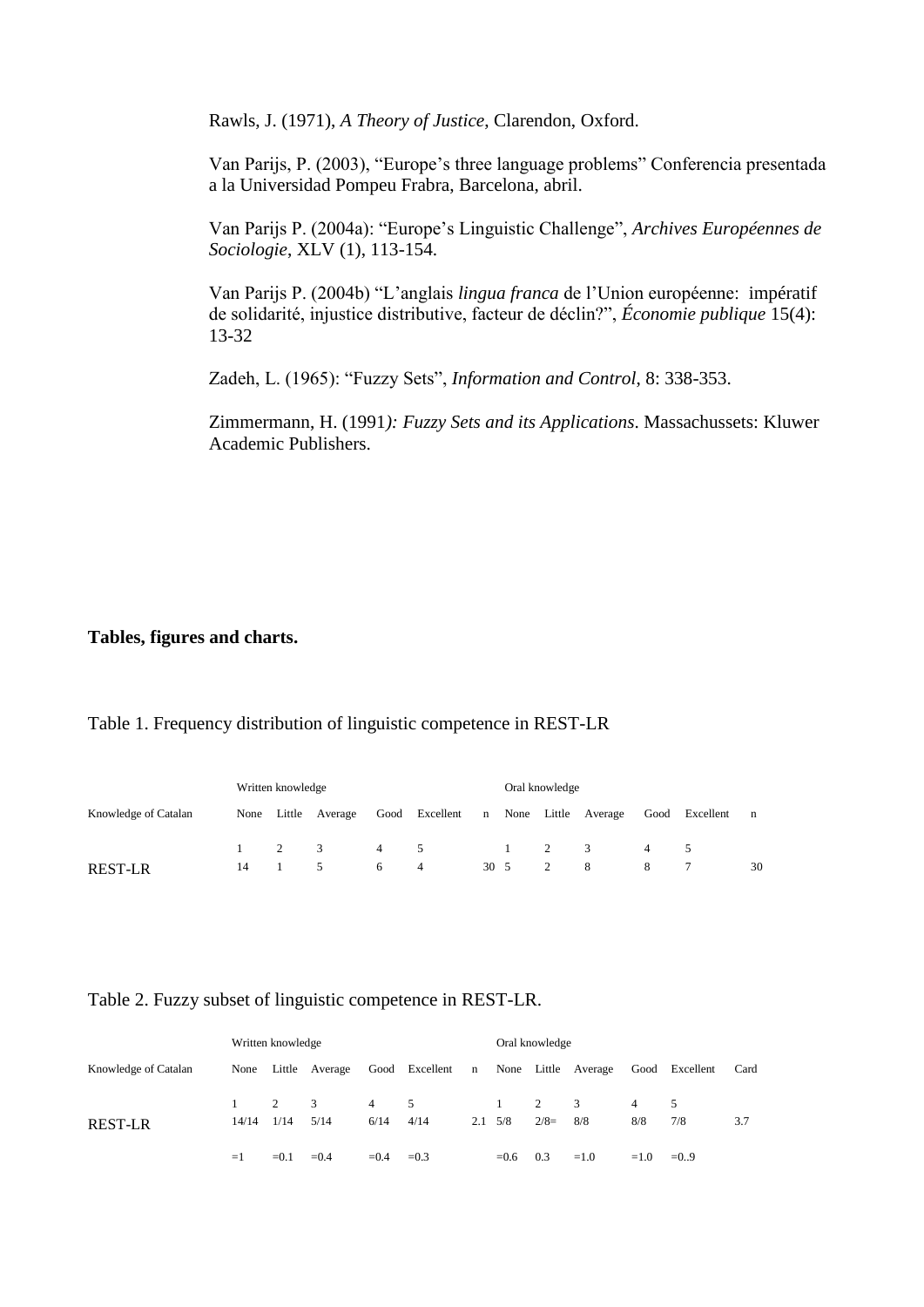|  | Table 3. Basic operations applied to linguistic situations between two speakers |  |  |  |  |  |
|--|---------------------------------------------------------------------------------|--|--|--|--|--|
|--|---------------------------------------------------------------------------------|--|--|--|--|--|

| Name                                           | Operation               | Description                                                                                                                                                                                                    |
|------------------------------------------------|-------------------------|----------------------------------------------------------------------------------------------------------------------------------------------------------------------------------------------------------------|
| Maximum<br>communicative<br>potential          | $\text{Max}$ ( ) =      | Union of communicative potential of the two speakers Defines the<br>area in which at least one of the two speakers has linguistic<br>competence                                                                |
| Minimum<br>communicative<br>potential          | $Min() =$               | Intersection of the communicative potential of the two speakers<br>Defines the area in which both speakers have the same linguistic<br>competence.                                                             |
| Communicative noise                            | $\text{Max}$ –<br>Min() | Area between the intersection and union of the communicative<br>potential of two speakers Defines the area where only one of the two<br>speakers has linguistic competence.                                    |
| Communicative silence                          |                         | Negation of the union. Defines the area where none of the two<br>speakers has linguistic competence.                                                                                                           |
| Union of<br>communicative noise<br>and silence | $\left( \ \right)$      | Negation of the intersection. Defines the space where there is no<br>linguistic coincidence between the two speakers                                                                                           |
| Linguistic coincidence                         |                         | Asymmetrical measure which indicates the degree to which the<br>competence of one speaker is included in the reference value of the<br>other speaker, or coincidence of a fuzzy subset in another fuzzy subset |

Source: The authors.

|         | 1 | $\overline{2}$            | 3 | 4 | 5 |   | Card. Card. b |
|---------|---|---------------------------|---|---|---|---|---------------|
|         |   |                           |   |   |   | a |               |
| Catalan |   | $0.4$ 0.3 0.3 0.5 0.9 2.3 |   |   |   |   | 1.9           |
| Spanish |   | 0.0 0.0 0.1 0.1 1.0 1.2   |   |   |   |   | 1.2           |
| English |   | $0.1$ 0.1 0.6 0.8 0.1 1.7 |   |   |   |   | 1.5           |
| French  |   | 1.0 0.4 0.1 0.1 0.1 1.7   |   |   |   |   | 0.7           |
| German  |   | 1.0 0.0 0.0 0.0 0.0 1.0   |   |   |   |   | 0.0           |

# Table 4. Intersections between BANK-GB and REST-LR

Table 5. Cardinality of the intersections of communicative potential between BANK-GB and REST-LR

|                                                                       |  | $\beta$ | $\vert 4 \vert$ | $\overline{5}$ |   | Card. Card. b |
|-----------------------------------------------------------------------|--|---------|-----------------|----------------|---|---------------|
|                                                                       |  |         |                 |                | a |               |
| Catalan $\vert 0.4 \vert 0.3 \vert 0.3 \vert 0.5 \vert 0.9 \vert 2.3$ |  |         |                 |                |   | 1.9           |
| Spanish $\vert 0.0 \vert 0.0 \vert 0.1 \vert 0.1 \vert 1.0 \vert 1.2$ |  |         |                 |                |   | 1.2           |
| English $\vert 0.1 \vert 0.1 \vert 0.6 \vert 0.8 \vert 0.1 \vert 1.7$ |  |         |                 |                |   | 1.5           |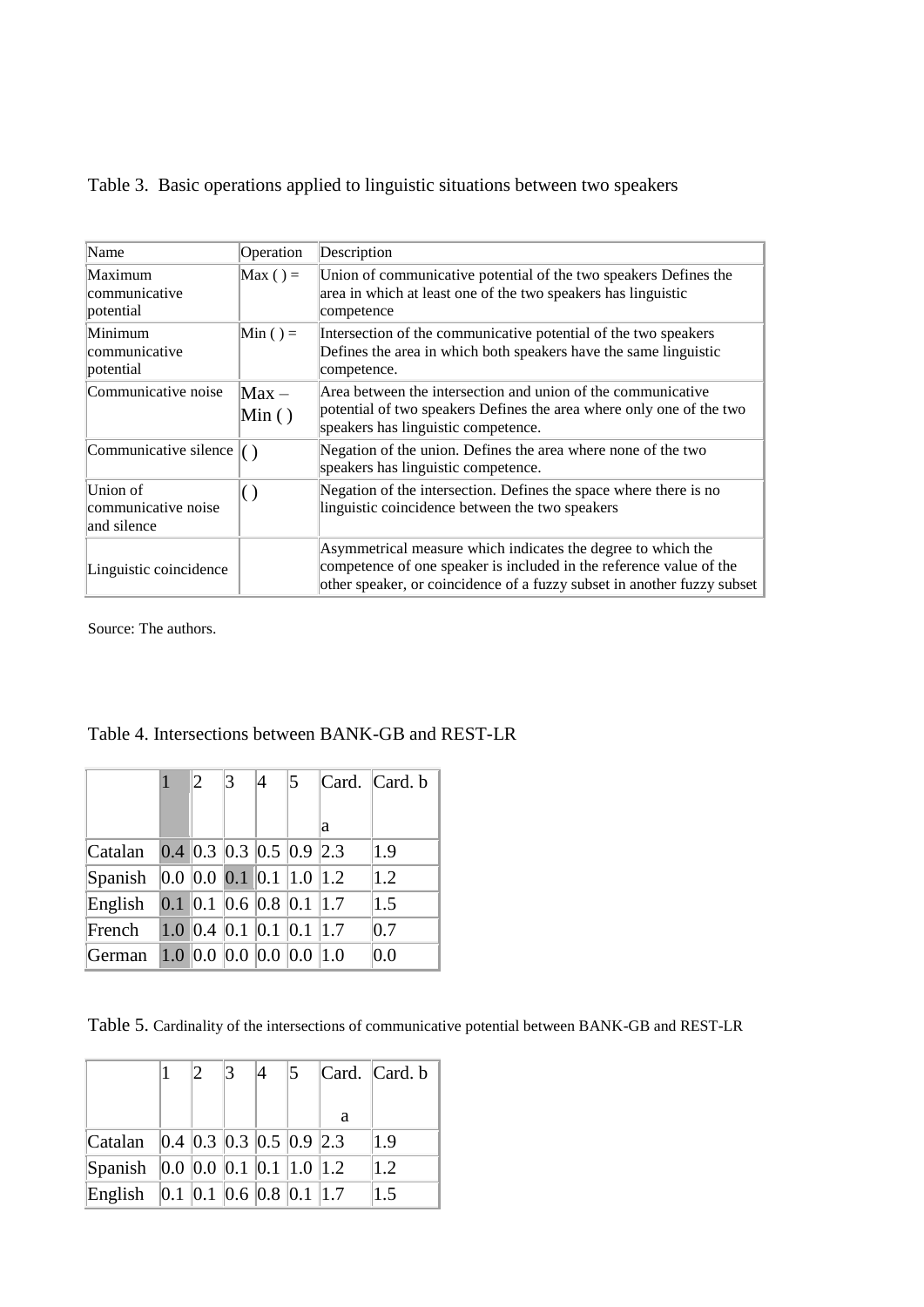| French   1.0   0.4   0.1   0.1   0.1   1.7 |  |  |  | 0.7 |
|--------------------------------------------|--|--|--|-----|
| German 1.0 0.0 0.0 0.0 0.0 1.0             |  |  |  | 0.0 |

Table 6. Maximin BANK-GB in relation to other workplaces.

|                   | Catalan | Spanish | English | French        | German         |
|-------------------|---------|---------|---------|---------------|----------------|
| <b>BANK-CB</b>    | 1.5     | 1.1     | 0.9     | 0.7           | $\overline{0}$ |
| <b>REST-CR</b>    | 1.9     | 1.1     | 1.7     | 0.7           | $\overline{0}$ |
| <b>REST-LR</b>    | 1.9     | 1.2     | 1.5     | 0.7           | $\overline{0}$ |
| INDU-JI1          | 1.7     | 1.1     | 1.9     | 1.8           | $\overline{0}$ |
| INDU-JI2          | 1.9     | 1.1     | 1.2     | $ 1.3\rangle$ | $\overline{0}$ |
| <b>TECH-IIT</b>   | 1.3     | 1.1     | 2.5     | 0.7           | 0.2            |
| <b>TECH-ITITE</b> | 1.2     | 1.2     | 1.8     | 1.2           | $\overline{0}$ |
| <b>TECH-CIS</b>   | 1.5     | 1.1     | 1.9     | 1.1           | 0.2            |
| INDU-JI3          | 2       | 1.1     | 1.2     | 0.3           | $\overline{0}$ |
| <b>TECH-CS</b>    | 1.8     | 1.1     | 2.7     | 0.6           | $ 0.2\rangle$  |
| <b>TECH-FIT</b>   | 0.9     | 1.2     | 2.2     | 0.6           | 0.3            |

Table 7. Maximum of the communicative potential minimums.

|                       | <b>BANK-</b><br>CВ | BANK-<br>GВ     | REST-<br>CR.     | <b>REST-</b><br>LR | INDU-JI1                 | INDU-<br>JI2     | <b>TECH-IIT</b>          | <b>TECH-ITITE TECH-</b>  | <b>CIS</b>                      | INDU-JI3                 |
|-----------------------|--------------------|-----------------|------------------|--------------------|--------------------------|------------------|--------------------------|--------------------------|---------------------------------|--------------------------|
| BANK-CB               |                    | Catalan $(1.5)$ | Catalan<br>(1.5) | Catalan<br>(1.4)   | Spanish-English<br>(1.3) | Catalan<br>(1.5) | Spanish $(1.3)$          | Spanish-English<br>(1.3) | Catalan (1.4)                   | Catalan $(1.5)$          |
| BANK-GB               |                    |                 | Catalan<br>(1.9) | Catalan<br>(1.9)   | Catalan $(1.7)$          | Catalan<br>(1.9) | English $(2.5)$          | English $(1.8)$          | English $(1.9)$ Catalan $(2)$   |                          |
| <b>REST-CR</b>        |                    |                 |                  | Catalan<br>(2.5)   | Catalan $(2.3)$          | Catalan<br>(2.6) | English $(1.5)$          | English $(1.9)$          | English $(2.1)$ English $(2.5)$ |                          |
| <b>REST-LR</b>        |                    |                 |                  |                    | Catalan $(2.9)$          | Catalan (3)      | Spanish-English<br>(1.3) | English $(1.6)$          | English $(1.7)$ Catalan $(2.5)$ |                          |
| INDU-JI1              |                    |                 |                  |                    |                          | Catalan<br>(2.8) | English $(1.8)$          | English $(2.3)$          | English $(2.4)$ Catalan $(2.7)$ |                          |
| INDU-JI2              |                    |                 |                  |                    |                          |                  | Catalan $(1.3)$          | English $(1.6)$          | English $(1.7)$ Catalan $(2.5)$ |                          |
| <b>TECH-IIT</b>       |                    |                 |                  |                    |                          |                  |                          | Spanish $(1.7)$          | English $(1.7)$                 | Spanish-Catalan<br>(1.3) |
| TECH-<br><b>ITITE</b> |                    |                 |                  |                    |                          |                  |                          |                          | English $(2.3)$                 | English $(1.7)$          |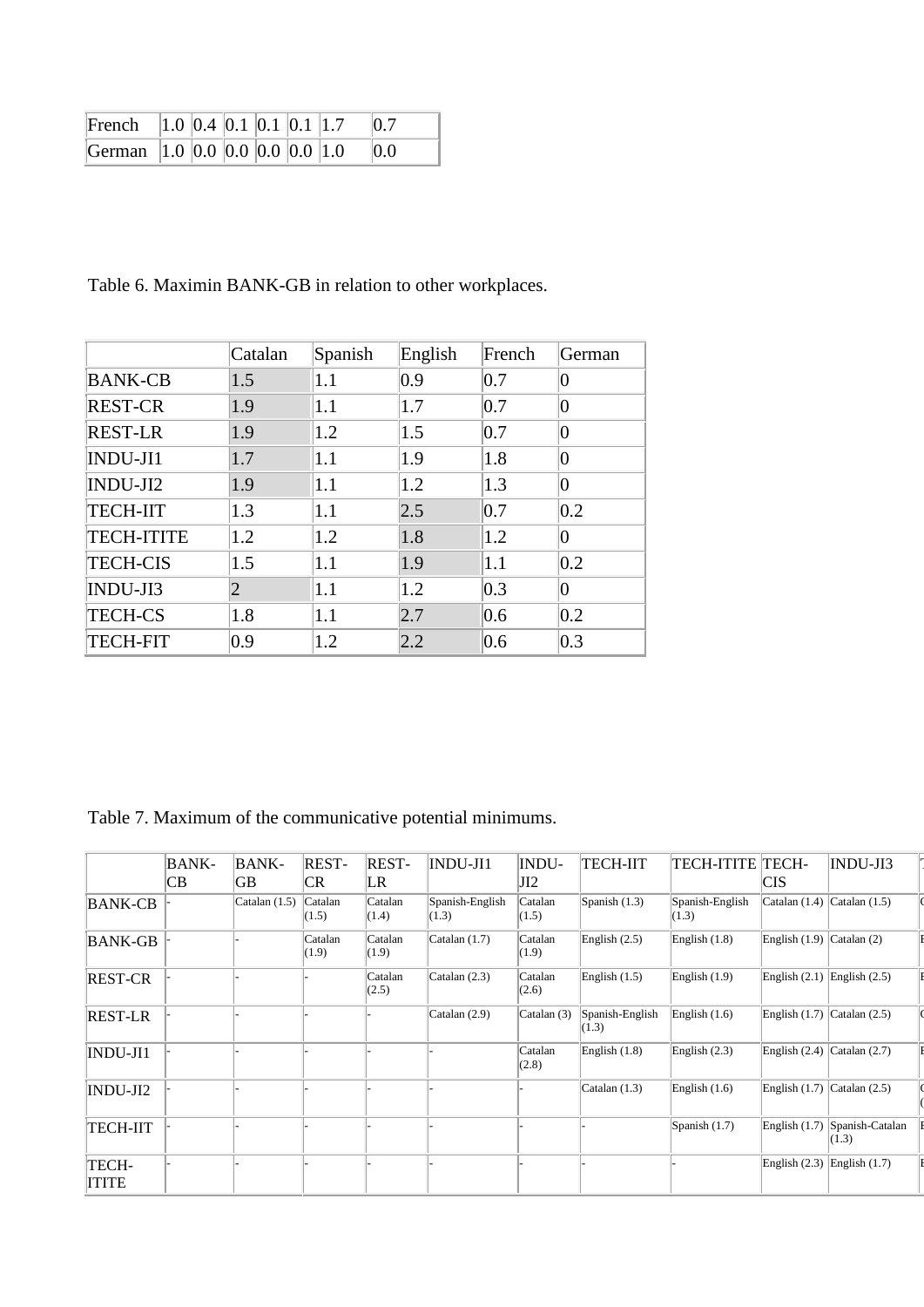| $TECH-CIS$  |  |  |  |  | English $(1.7)$ |  |
|-------------|--|--|--|--|-----------------|--|
| $INDU-JI3$  |  |  |  |  |                 |  |
| TECH-CS     |  |  |  |  |                 |  |
| TECH-FIT  - |  |  |  |  |                 |  |

Table 8 Coincidence matrix of language profiles. Catalan language. Coincidences greater than 0.6.

|                   | <b>BANK-CB</b> | <b>BANK-GB</b> | <b>REST-CR</b> | <b>REST-LR</b>  | INDU-JI1 | $INDU-JI2$ | <b>TECH-IIT</b>   | <b>TECH-ITITE</b> | <b>TECH-CIS</b>    |
|-------------------|----------------|----------------|----------------|-----------------|----------|------------|-------------------|-------------------|--------------------|
| <b>BANK-CB</b>    |                | 0,6            | 0,5            | 0,3             | 0,4      | 0,5        | 0,3               | 0,7               | $ 0,9\rangle$      |
| <b>BANK-GB</b>    |                |                | 0,7            | $\parallel$ 0,5 | 0,5      | 0,6        | 0,5               |                   |                    |
| <b>REST-CR</b>    |                | 0,9            |                | 0,7             | 0,7      | 0,8        | 0,6               | 1                 |                    |
| <b>REST-LR</b>    | 0,9            | 0,9            |                |                 | 0,9      |            | 0,8               | 0,9               | 0,9                |
| INDU-JI1          | 0,8            | 0,7            | 0,7            | 0,7             |          | 0,9        | 0,6               | 0,6               | 0,7                |
| INDU-JI2          |                | 0,9            | $ 0,9\rangle$  | 0,8             | 0,8      |            | 0,6               | 0,9               |                    |
| INDU-JI3          |                |                | 0,9            | 0,8             | 0,8      | 0,8        |                   |                   |                    |
| <b>TECH-IIT</b>   | 0,8            | 0,7            | 0,5            | 0,4             | 0,3      | 0,4        | 0,4               |                   | 0,9                |
| <b>TECH-ITITE</b> | 0,8            | 0,6            | 0,4            | 0,3             | 0,3      | 0,4        | 0,3               | 0,7               |                    |
| <b>TECH-CIS</b>   | 0.9            | 0,7            | 0,5            | 0,4             | 0,3      | 0,5        | 0,4               | 0,8               |                    |
| <b>TECH-CS</b>    |                | 0,9            | 0,6            | $\vert 0.5$     | 0,4      | 0,6        | $\vert 0.5 \vert$ | $ 0,9\rangle$     |                    |
| <b>TECH-FIT</b>   | 0,5            | 0,5            | 0,4            | 0,5             | 0,3      | 0,3        | 0,4               | 0,6               | $\vert 0, 5 \vert$ |

# Figure 1. Graphic representation of two fuzzy linguistic profiles in REST-LR

Written competence in Catalan Oral competence in Catalan

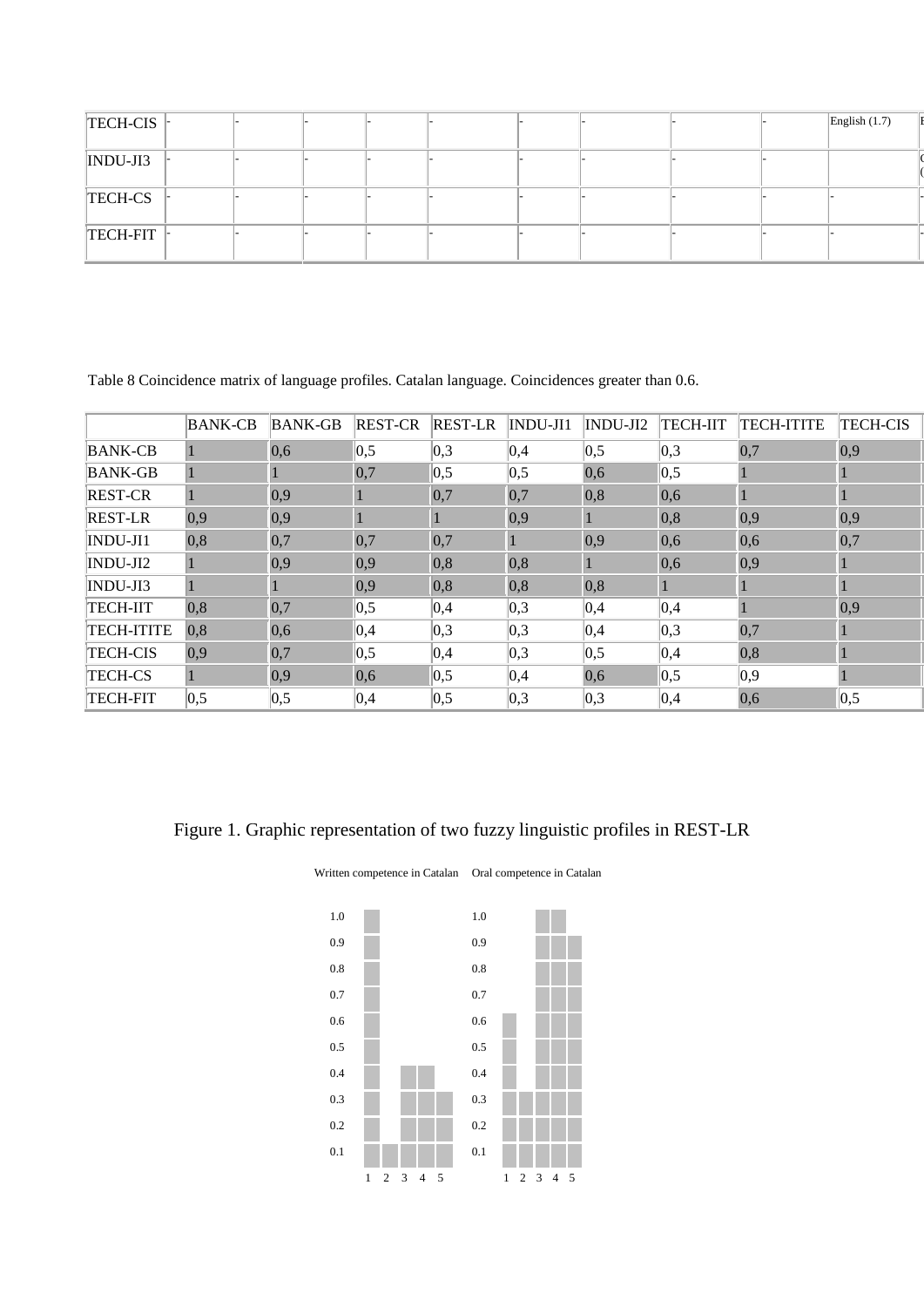

# Figure 2. Oral and written competences and communicative profile

Figure 3. Minimum (intersections) of communication possibilities in Catalan language

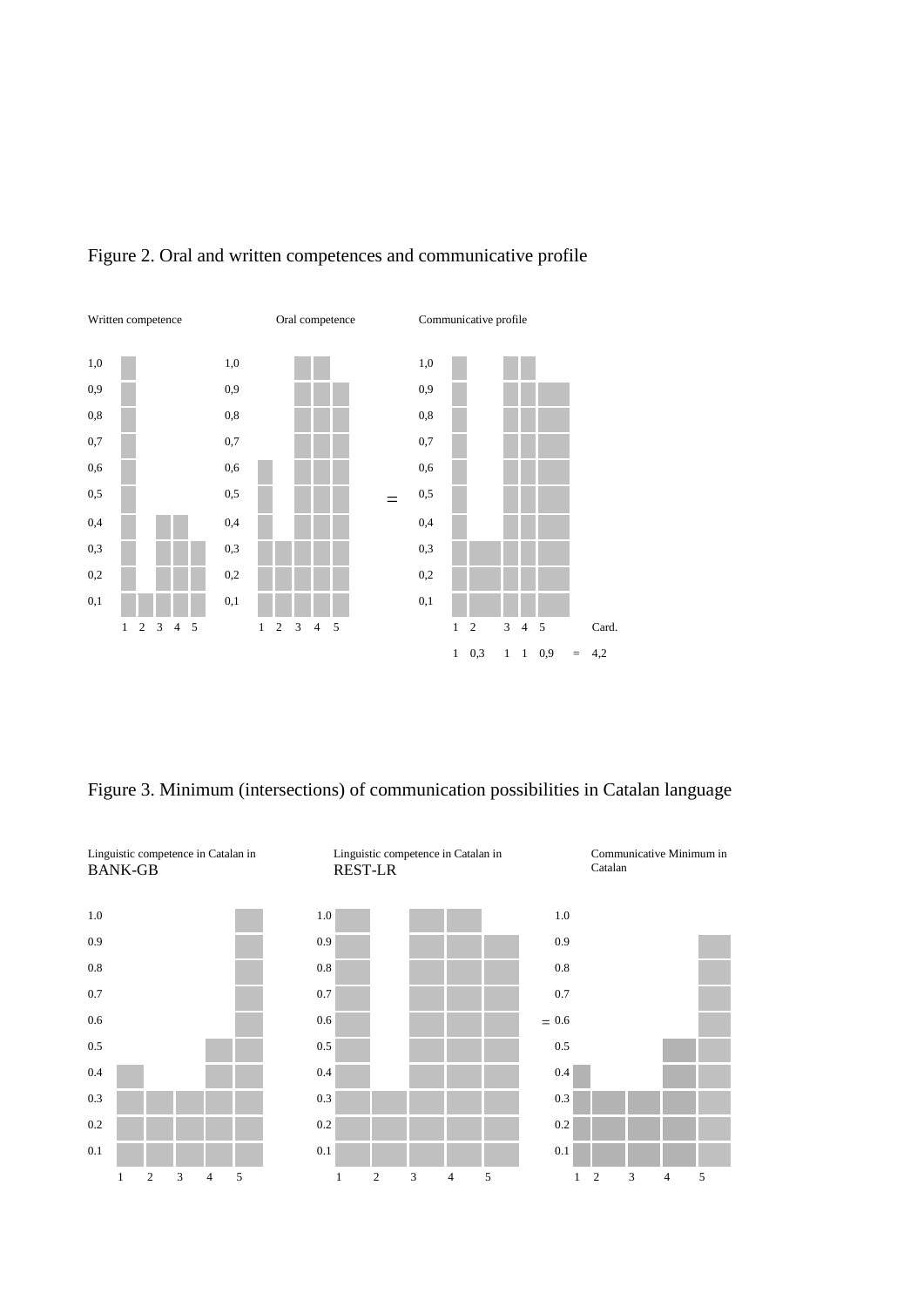Figure 4. Coincidences at different levels of dissimilarity

#### **Coincidences in Catalan**

At coincidence level, 1. Communicative loss=0.

Possible combinations: 0

At level, 0.8. Communicative loss=0.2

Possible combinations=5

Combinations with communicative loss=61

At coincidence level, 0.6. Communicative loss=0.4

Possible combinations=23

Combinations with communicative loss=43

#### **Coincidences in Spanish**

At coincidence level, 1. Communicative loss=0

Possible combinations: 4

Combinations with communicative loss=62

At level, 0.8. Communicative loss=0.2

Possible combinations: 48

Combinations with communicative loss=18

At level 0.6

Possible combinations: 55

Combinations with communicative loss=11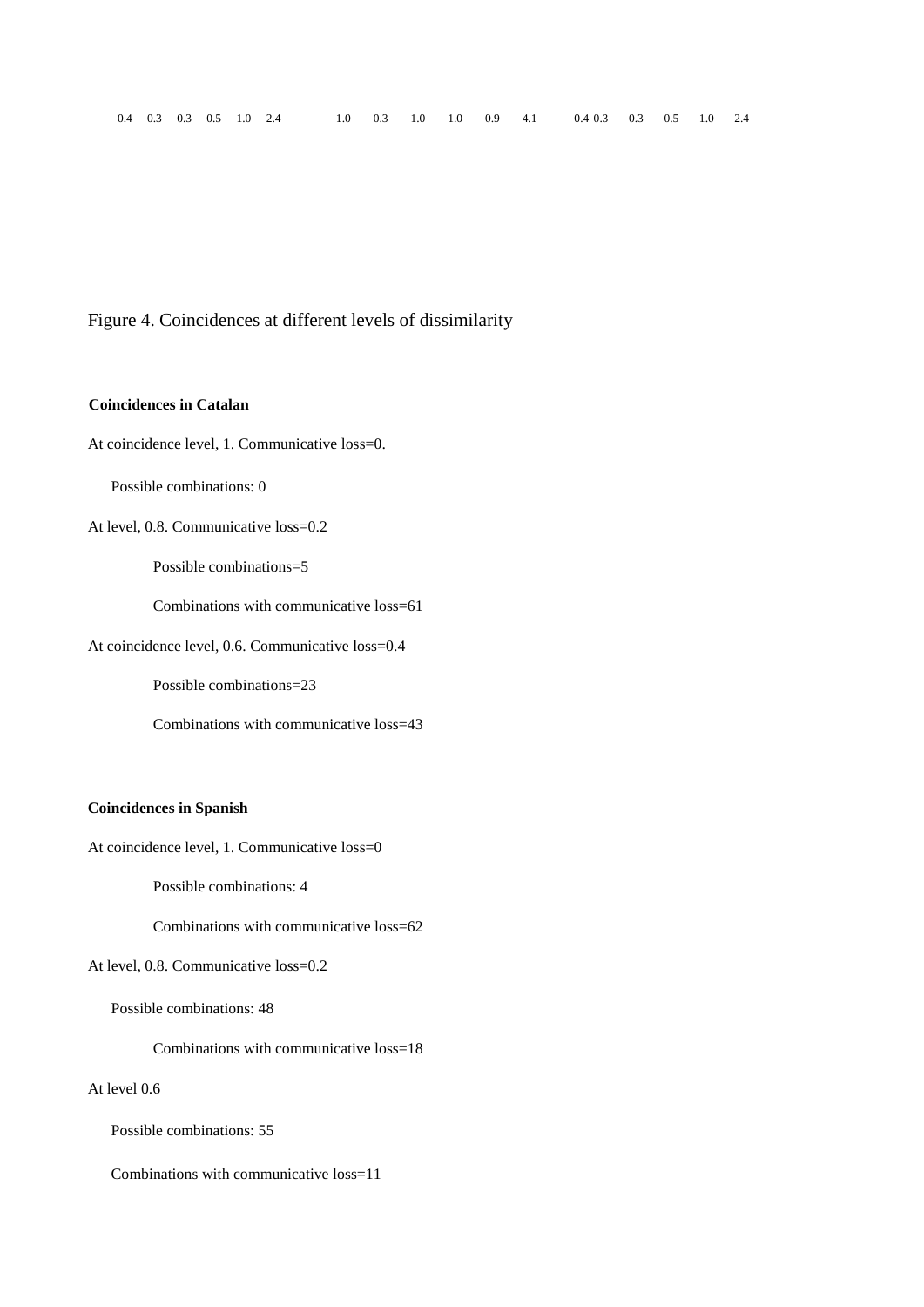#### **Coincidences in English**

At coincidence level, 1. Communicative loss=0

Possible combinations=0

At coincidence level, 0.8. Communicative loss=0.2

Possible combinations=9

Combinations with communicative loss=57

At coincidence level, 0.6. Communicative loss=0.4

Possible combinations=33

Combinations with communicative loss=33

From the above results, it can be observed that

At coincidence level 0.8, the combinations in which communicative loss occurs are:

- 1. Catalan: 68 combinations with communicative loss
- 2. English: 57 combinations with communicative loss
- 3. Spanish: 18 combinations with communicative loss

At coincidence level 0.6, the combinations in which communicative loss occurs are:

- 1. Catalan: 44 combinations with communicative loss
- 2. English: 32 combinations with communicative loss
- 3. Spanish: 11 combinations with communicative loss

Chart 1. Summary of the information collected.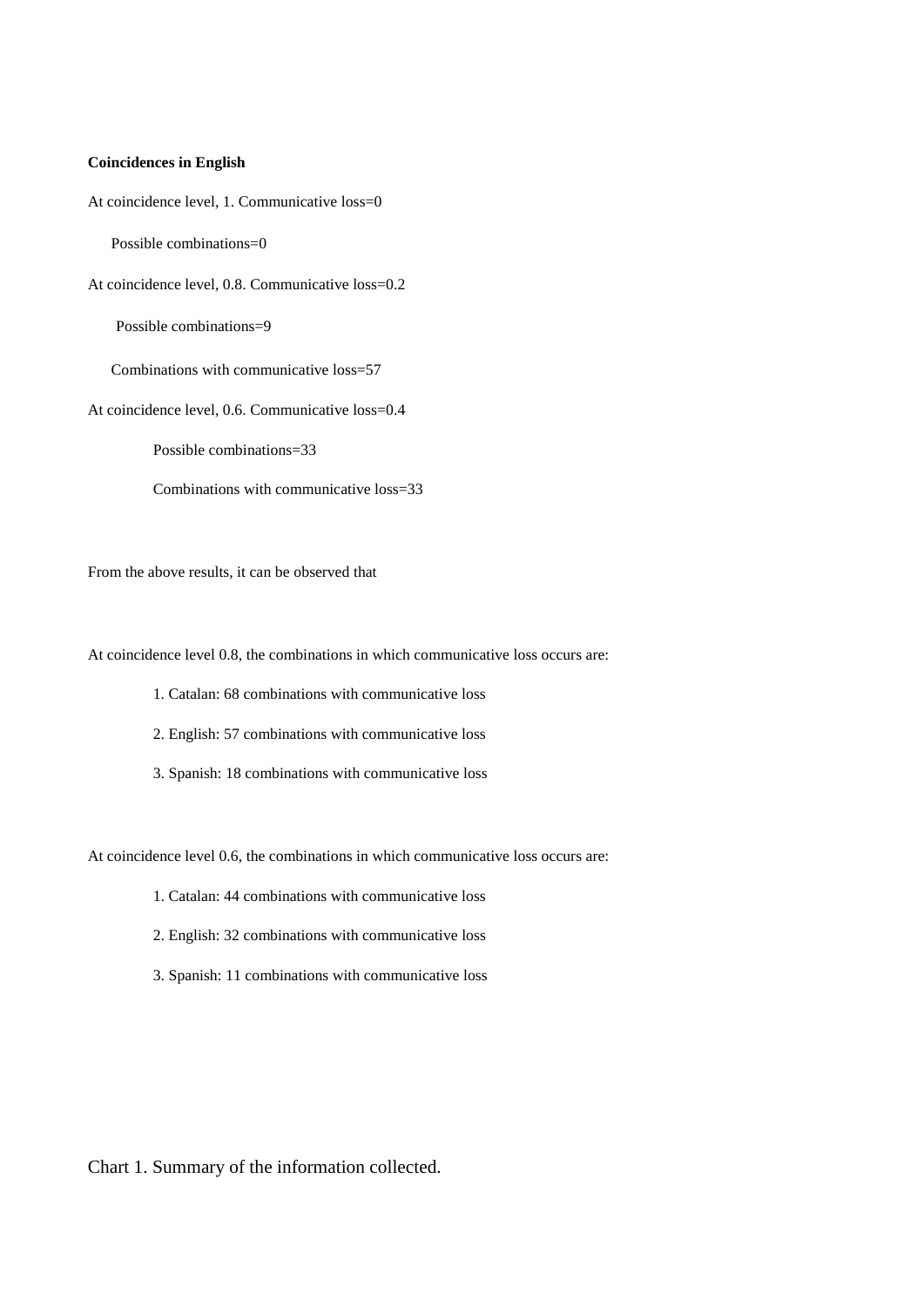| Company                                                 | Área / Department / Company where the<br>fieldwork was carried out | Abs.           | Relat.         |
|---------------------------------------------------------|--------------------------------------------------------------------|----------------|----------------|
|                                                         |                                                                    |                |                |
| <b>Industrial sector</b>                                |                                                                    | 42.            |                |
| JAPANESE INDUSTRY 1 (INDU-JI1)                          | Human Resources Department                                         | 22             | 9.6            |
| JAPANESE INDUSTRY 2 (INDU-JI2)                          | Logistics Department                                               | 10             | 4.3            |
| JAPANESE INDUSTRY 3 (INDU-JI3)                          | <b>Comercial Department</b>                                        | 10             | 4.3            |
| JAPANESE INDUSTRY 4 (INDU-JI4)                          | Human Resources Department                                         | interviews)    | (Only in-depth |
| New technologies sector                                 | Software area                                                      | 111.           |                |
| CATALAN SOFTWARE (TECH-CS)                              | Software area                                                      | 15             | 6.5            |
| INFORMATION TECHNOLOGY IN THE<br>WORKPLACE (TECH-ITITE) | Labour intermediation                                              | 38             | 16.6           |
| CENTRAL INFORMATION SERVICES (TECH-CIS)                 | <b>Central Services</b>                                            | 26             | 11.4           |
| INTERNACIONAL INFORMATION TECHNOLOGY<br>(TECH-IIT)      | International services                                             | 10             | 4.3            |
| FRENCH INFORMATION TECHNOLOGY (TECH-<br>FIT)            | Computer services                                                  | 22             | 9.6            |
| <b>Financial services sector</b>                        |                                                                    | 28.            |                |
| <b>GERMAN BANK (BANK-GB)</b>                            | Central services                                                   | 19             | 8.3            |
| CATALAN BANK (BANK-CB)                                  | Central services                                                   | 9              | 3.9            |
|                                                         |                                                                    |                |                |
| <b>Catering sector</b>                                  |                                                                    | 47.            |                |
| LATIN RESTAURANT 1 (REST-LR1)                           | Ethnic restaurant                                                  | 5              | 2.2            |
| LATIN RESTAURANT 2 (REST-LR2)                           | Ethnic restaurant                                                  | 3              | 1.3            |
| LATIN RESTAURANT 3 (REST-LR3)                           | Ethnic restaurant                                                  | $\overline{7}$ | 3.1            |
| LATIN RESTAURANT 4 (REST-LR4)                           | Ethnic restaurant                                                  | $\mathbf{1}$   | 0.4            |
| LATIN RESTAURANT 5 (REST-LR5)                           | Ethnic restaurant                                                  | $\overline{4}$ | 1.7            |
| LATIN RESTAURANT 6 (REST-LR6)                           | Ethnic restaurant                                                  | 3              | 1.3            |
| LATIN RESTAURANT 7 (REST-LR7)                           | Ethnic restaurant                                                  | $\overline{c}$ | 0.9            |
| LATIN RESTAURANT 8 (REST-LR8)                           | Ethnic restaurant                                                  | 3              | 1.3            |
| LATIN RESTAURANT 9 (REST-LR9)                           | Ethnic restaurant                                                  | $\mathbf{1}$   | 0.4            |
| LATIN RESTAURANT 10 (REST-LR10)                         | Ethnic restaurant                                                  | $\overline{c}$ | 0.9            |
|                                                         |                                                                    |                |                |
| CATALAN RESTAURANT 1 (REST-CR1)                         | Restaurant chain                                                   | $\overline{4}$ | 1.7            |
| CATALAN RESTAURANT 2 (REST-CR2)                         | Restaurant chain                                                   | 6              | 2.6            |
| CATALAN RESTAURANT 3 (REST-CR3)                         | Restaurant chain                                                   | $\overline{c}$ | 0.9            |
| CATALAN RESTAURANT 4 (REST-CR4)                         | Restaurant chain                                                   | $\overline{c}$ | 0.9            |
| CATALAN RESTAURANT 5 (REST-CR5)                         | Restaurant chain                                                   | $\overline{c}$ | 0.9            |
| <b>Total</b>                                            |                                                                    | 228            | 100.           |

Source: Authors

Chart 2. Distribution of the absolute frequencies of language knowledge in the workplaces analysed

|                | WRITTEN KNOWLEDGE |                |  |  |                                                                           |  |  | <b>ORAL KNOWLEDGE</b> |              |   |   |   |  |  |
|----------------|-------------------|----------------|--|--|---------------------------------------------------------------------------|--|--|-----------------------|--------------|---|---|---|--|--|
| <b>CATALAN</b> |                   |                |  |  | None Little Average Good Excellent n None Little Average Good Excellent n |  |  |                       |              |   |   |   |  |  |
|                |                   |                |  |  | $1 \t2 \t3 \t4 \t5 \t1 \t2 \t3$                                           |  |  |                       |              | 4 |   |   |  |  |
| BANK-CB        | $\Omega$          | $\overline{0}$ |  |  | 1 1 6 8 0                                                                 |  |  |                       | $0 \qquad 1$ | 2 | 6 | 9 |  |  |